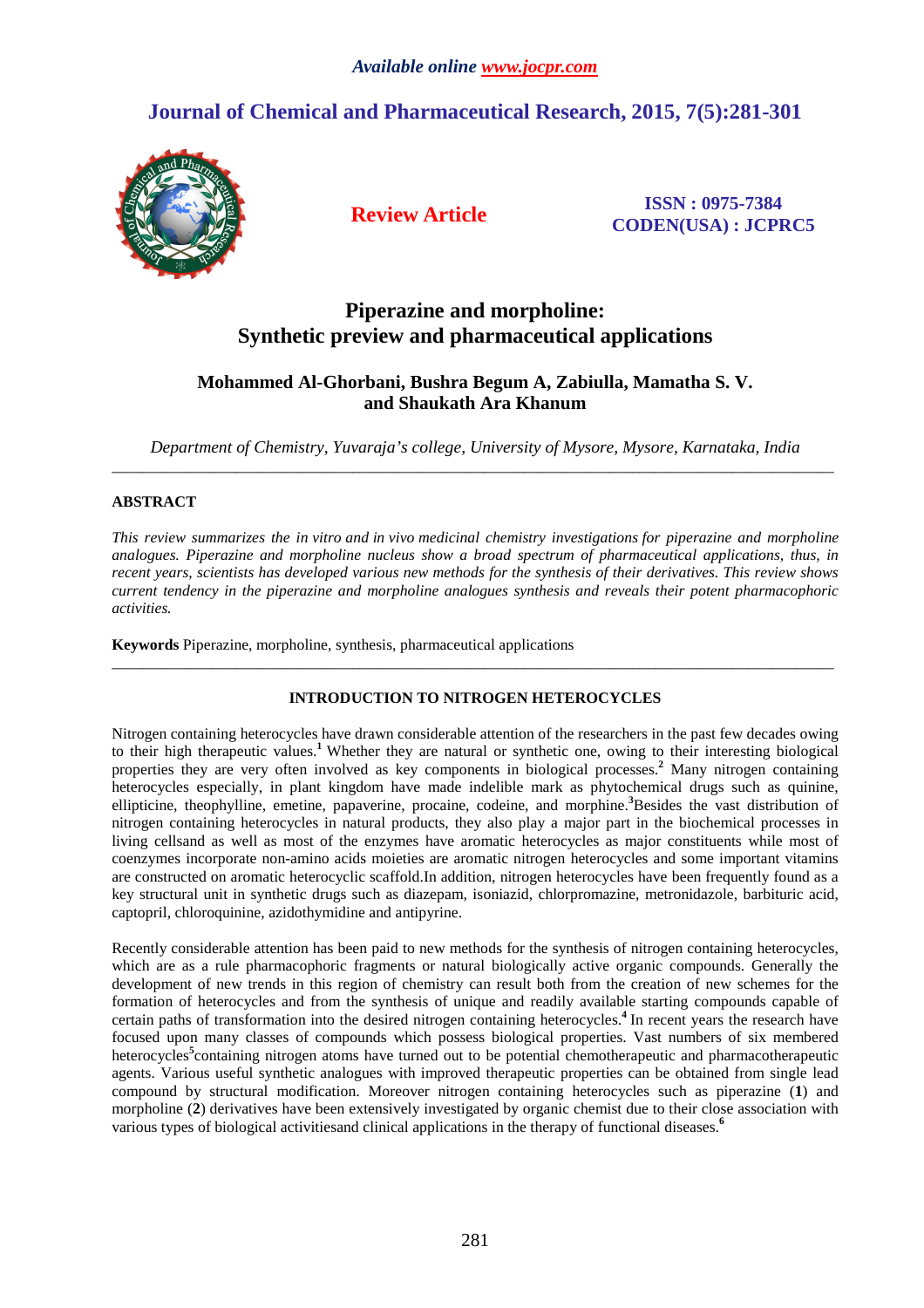

#### **2. Introduction to piperazine and its derivatives**

In the early 1900's piperazine was used about the turn of the century for the treatment of gout. Its first successful use in helminthiasis led to extensive use as a human and animal antihelminthic,**<sup>7</sup>** for more than 50 years, the drug is used in the treatment of infections caused by *Ascaris lumricoides* and *Enterobius* vernicularis**<sup>8</sup>** and certain of its compounds have been investigated for the treatment of cancer<sup>9</sup>radiation sickness<sup>10</sup>and angina pectoris.<sup>11</sup>

Piperazine ring is widespread structural motifs in drug discovery, with a high number of positive hits encountered in biological applications,Piperazine template deserves the molecular backbone as it possesses versatile binding properties.Further, it behaves as potent and selective ligands for a range of different biological targets in medicinal chemistry and thus piperazine moiety is considered as privileged structure.**<sup>12</sup>** In medicinal chemistry the main function of this privileged structure is to provide a way to build a library based on one core motif and screen it against an assortment of different receptors.**<sup>13</sup>**The piperazine scaffold has been classified as a privileged structural element and is frequently found in biologically active compounds across a number of different therapeutic areas.**<sup>14</sup>** A database from the journal and patent literature provides additional evidence for the idea of privileged structures of piperazines in many commercially available screening compounds and bioactive molecules containing a piperazine ring. Until now, piperazine isolated from natural products is unsubstituted at any of its carbon atoms. These

piperazines are widely exploited in drug discovery because they allow the medicinal chemist to design molecules by retaining its basicity.

### **2.1. Synthesis methods of piperazine and its derivatives**

The biological significance of piperazine derivatives has evoked substantial attention, intensive research has been conducted into general approaches for the synthesis of the piperazine core with increasing potential for applications in biological systems.**<sup>15</sup>**A range of examples exists for the synthesis of substituted piperazine that includes formation of the ring system and its derivatives by various methods where most of them rely on cyclisation procedures. For instance, Piperazine ring has synthesized by heating of diethylene triamine with raney nickel under high temperature of about 150°C, with the liberation of ammonia (**scheme 1**).**<sup>16</sup>**





Aspinall,**<sup>17</sup>** developed the synthesis of 2-phenyl piperazine by reacting bromo-phenyl-acetic acid ethyl ester with ethylenediamine in order to obtain 3-phenyl-piperazin-2-one. The reduction of this compound with lithium aluminum hydride gave 2-phenylpiperazine (**scheme 2**).

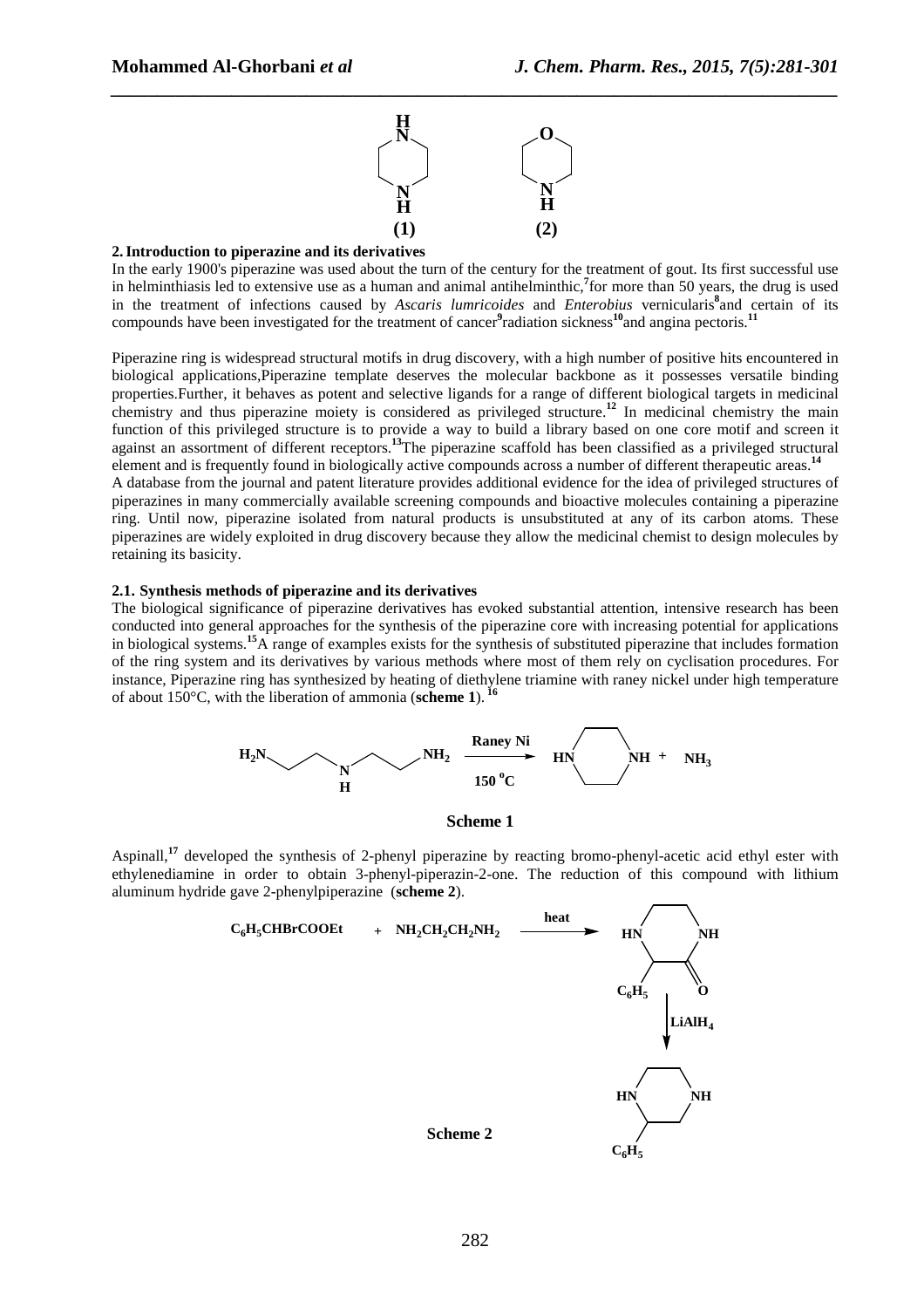Synthesis of 2-phenylpiperazine was reported by Pollard et al,**<sup>18</sup>**by starting with synthesis of 2-(2-aminoethylamino)-1-phenyl-ethanol from the reaction of 2-phenyl-oxirane and ethylenediamine in methanol under reflux temperature, followed by reduction of 2-(2-withraney nickel (**Scheme 3**).

*\_\_\_\_\_\_\_\_\_\_\_\_\_\_\_\_\_\_\_\_\_\_\_\_\_\_\_\_\_\_\_\_\_\_\_\_\_\_\_\_\_\_\_\_\_\_\_\_\_\_\_\_\_\_\_\_\_\_\_\_\_\_\_\_\_\_\_\_\_\_\_\_\_\_\_\_\_\_*



**Scheme 3**

Nenajdenko et al,**<sup>19</sup>**have described a novel effective approach to chiral substituted pyrroloketopiperazines via a three-component Ugi reaction with chiral 2-(2-formyl-1*H*-pyrrol-1-yl)acetic acids, isocyanides and primary amines(**Scheme 4**).



A palladium catalyzed carboamination reaction has been applied to achieve piperazines in high yield.**<sup>20</sup>**The diastereoselective carboamination reaction of  $N^1$ -allyl- $N^2$ -aryl- $N^1$ -vinyl-propane-1,3-diamine in the presence of palladium catalysts and aryl bromide yielded *cis*-piperazine (**scheme 5**).





Patino-Molina et al,<sup>21</sup> developed an intramolecular reductive amination of 4-(2-benzyloxycarbonylaminopropionylamino)-3-oxo-butyric acid methyl ester to prepare (6-methyl-5-oxo-piperazin-2-ylidene)-acetic acid methyl ester. The desired piperazinones were obtained in good yields using Palladium catalyst (**scheme 6**).



#### **Scheme 6**

Preparation of diketopiperazine derivatives was reported by the condensation of 2-chloroacetyl chloride and the appropriate amine, followed by cyclization between two molecules of chloracetoamide in the presence of strong base. (**scheme 7**).**<sup>22</sup>**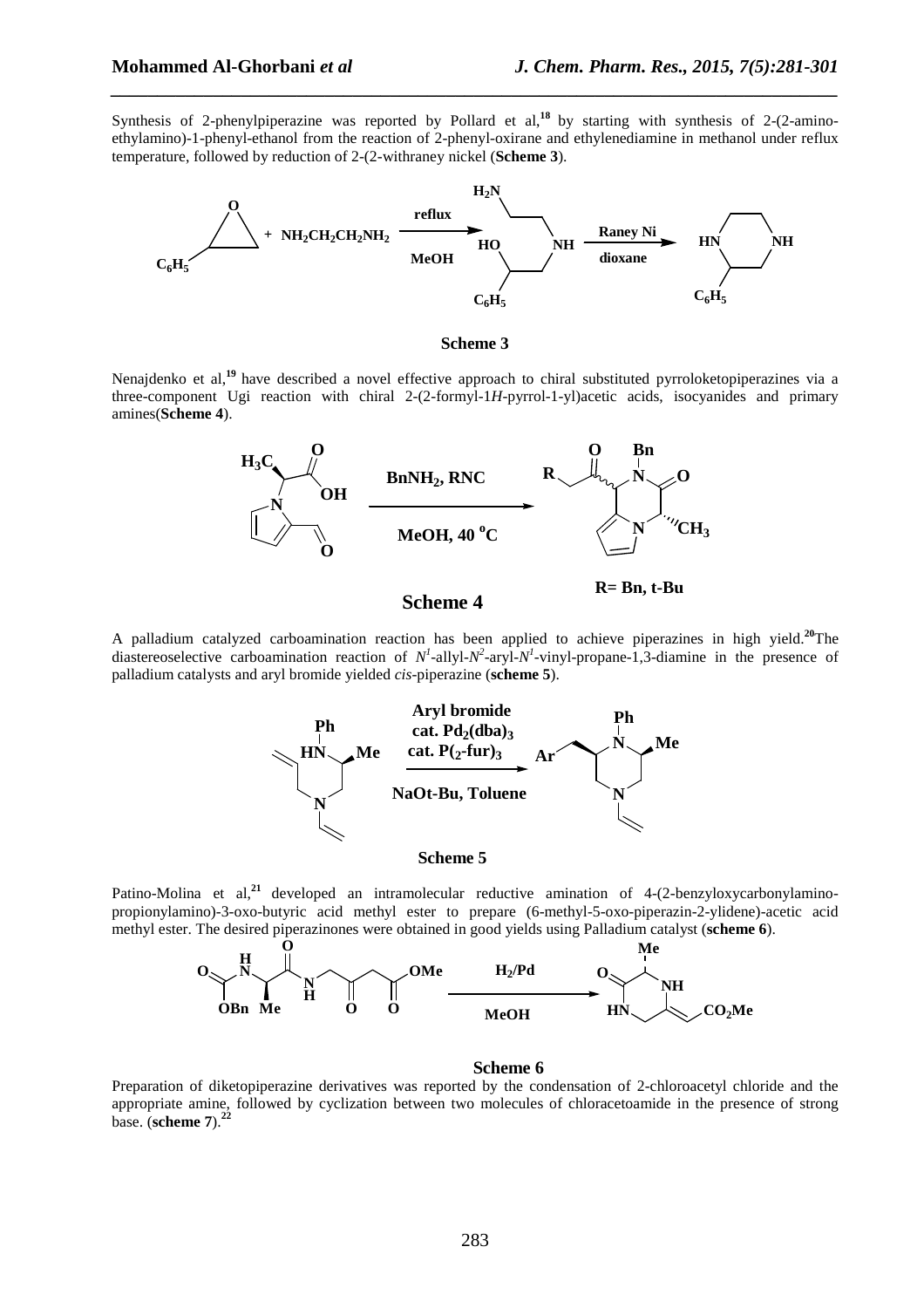

#### **Scheme 7**

Napolitano et al, have readily synthesized substituted piperazine as shown in **scheme 8**. **<sup>23</sup>**The double alkylation of the *N,N'*-dibenzylethylendiamine with 3,4-dibromobutyronitrile in base media afforded (1,4-dibenzyl-piperazin-2 yl)-acetonitrile.



Nordstrom et al,**<sup>24</sup>**developed a green and economical method for synthesis of piperazine by cyclocondensation of 1 phenyl-ethane-1,2-diol and ethylenediamine in aqueous media in the presence of a catalytic amount of  $[CpIrCl_2]$ (**scheme 9**).



**Scheme 9**

Another efficient strategy for synthesis of piperazine analogues by diastereoselective hydrogenation of a chiral pyrazine derivative with Palladium catalyst has been reported (**scheme 10**).**<sup>25</sup>**



**Scheme 10**

Moreover, Huang et al, have reported synthesis of tosylpiperazine derivatives under mild conditions in good yields from the reaction of substituted alkyl-toluensulfonate with a primary amine in basic condition (**scheme 11**).**<sup>26</sup>**



**Scheme 11**

Recently, Ma et al,<sup>27</sup> have synthesized a novel piperazine containing 2-chloropyrimidine moiety via an efficient nucleophilic substitution reaction between the 2,4-dichloropyrimidine and *N*-methYlpiperazine under nitrogen flow (**scheme 12**).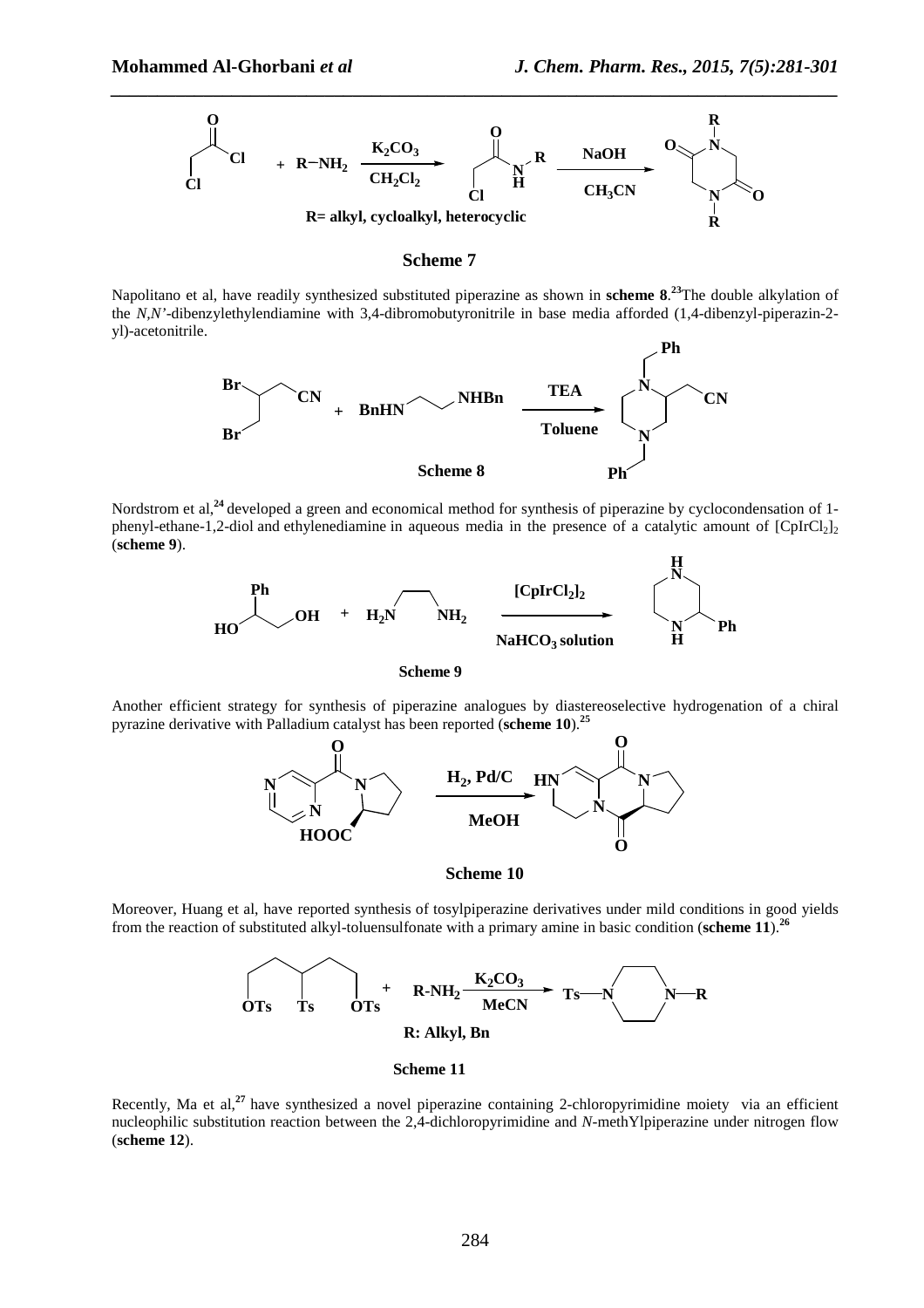

#### **Scheme 12**

Rotta et al,**<sup>28</sup>** have synthesized 1-(9H-fluoren-9-yl)-piperazine bearing benzoyl moiety, by condensing 1-(9Hfluoren-9-yl)-piperazine with benzoic acid in the presence of O-benzotriazole-N,N,N,N-tetramethyluroniumhexafluoro-phosphate (HBTU) catalyst and triethylamine through SN<sub>2</sub> nucleophilic substitution reaction (scheme **13**).



#### **Scheme 13**

Nevertheless, 2-{3-[4-(3-Chloro-phenyl)-piperazin-1-yl]-propyl}-1,5-dihydro-2H-[1,2,4]triazolo [4,3a] pyridin-3 one (Trazodone) was synthesized by alkylation of 3-chlorophenyl-N-piperazine with 1,3-dibromopropane using sodium hydride to afford 1-(3-bromo-propyl)-4-(3-chloro-phenyl)-piperazine which was reacted with 2H-[1,2,4]triazolo[4,3-a]pyridin-3-one to gave trazodone in good yield (**scheme 14**).**<sup>29</sup>**



#### **2.2. Pharmaceutical application of piperazine derivatives**

The piperazine template contains some building features and pharmacological points that provides potent and selective ligands for a range of different biological targets in medicinal chemistry.<sup>15</sup> Piperazine analogues have been a great interest of biological activities that can be found across number of different therapeutic areas.**<sup>30</sup>** These include anticancer, antifungal,antibacterial, antimalarial and antipsychotic agents, as well as HIV protease inhibitors andantidepressants.A numerous useful compounds contain the piperazine derivatives in drug molecules, specifically those with substitution on the nitrogen atoms. Some examples include the antihistamine drug like, cyclizine (**3**) which is used as an antiemetic and also exhibits strong anticholinergic effect. Amoxapine (**4**) is an antidepressant drug used to treat depression, as well as anxiety or agitation associated with depression, Trimetazidine (**5**) is an antischemic agent free of hemodynamic effects, it reduces intracellular acidosis and electrolyte abnormalities, Bifeprunox (6) is an antipsychotic drug and preclinical studies have been shown to be a  $D_2/D_3$  receptor and 5-HT<sub>1A</sub> agonist and Ropizine (**7**) is an anticovulsant drug utilizing a modified maximal electroshock seizure test in rats. The piperazine moiety is also presented in antihypertensive agents, Prazosin (**8**) it is a selective α-adrenergic receptor antagonist used to treat hypertension and benign prostatic hyperplasia, Flunarizine (**9**) is a calcium channel blockers which effective in the prophylaxis of migraine, occlusive peripheral vascular disease, Oxatomide (**10**) is an H1 antihistaminic drug that also inhibits mediator release from mast cells, Ranolazine (**11**) is a new antianginal agent approved for the treatment of chronic stable angina pectoris for use as combination therapy when angina is not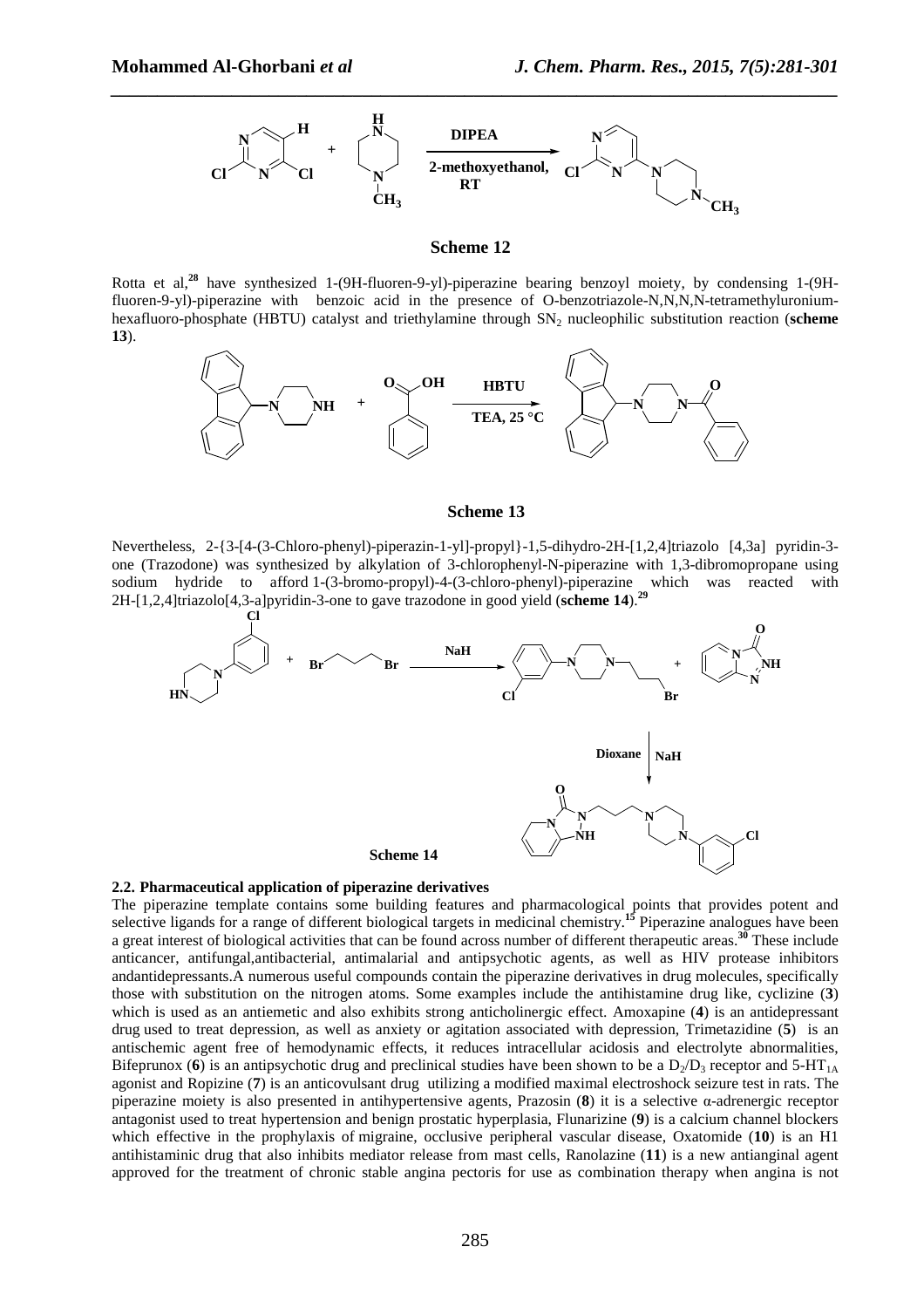adequately controlled with other antianginal agents, Indinavir (**12**) is a potent and selective human immunodeficiency virus type 1 (HIV-1) protease inhibitor widely used in antiretroviral therapy for suppression of HIV and antibiotic ciprofloxacine (**13**) is useful for the treatment of a number of bacterial infections (**figure 1**).

*\_\_\_\_\_\_\_\_\_\_\_\_\_\_\_\_\_\_\_\_\_\_\_\_\_\_\_\_\_\_\_\_\_\_\_\_\_\_\_\_\_\_\_\_\_\_\_\_\_\_\_\_\_\_\_\_\_\_\_\_\_\_\_\_\_\_\_\_\_\_\_\_\_\_\_\_\_\_*



**Figure 1. Drugs containing piperazine analogue** 

Here, only a few of the many examples have been mentioned in which the piperazine core has been used as a scaffold to generate biologically active molecules. Thus, it appears that the piperazine core acts as a privileged structural element for the construction of bioactive molecules. The literature survey revealed that the remarkable array of piperazines as biochemical and pharmacological actions, suggest that certain members of this group of compounds may significantly affect the function of various mammalian cellular systems. The piperazines are extremely variable in structure, due to the various types of substitutions in their basic structure, which can influence their biological activity. The pharmacological properties as well as therapeutic applications of piperazine depend upon the pattern of substitution on the piperazine ring and this was recently reported by many researchers and some of the investigated piperazine has been discussed here.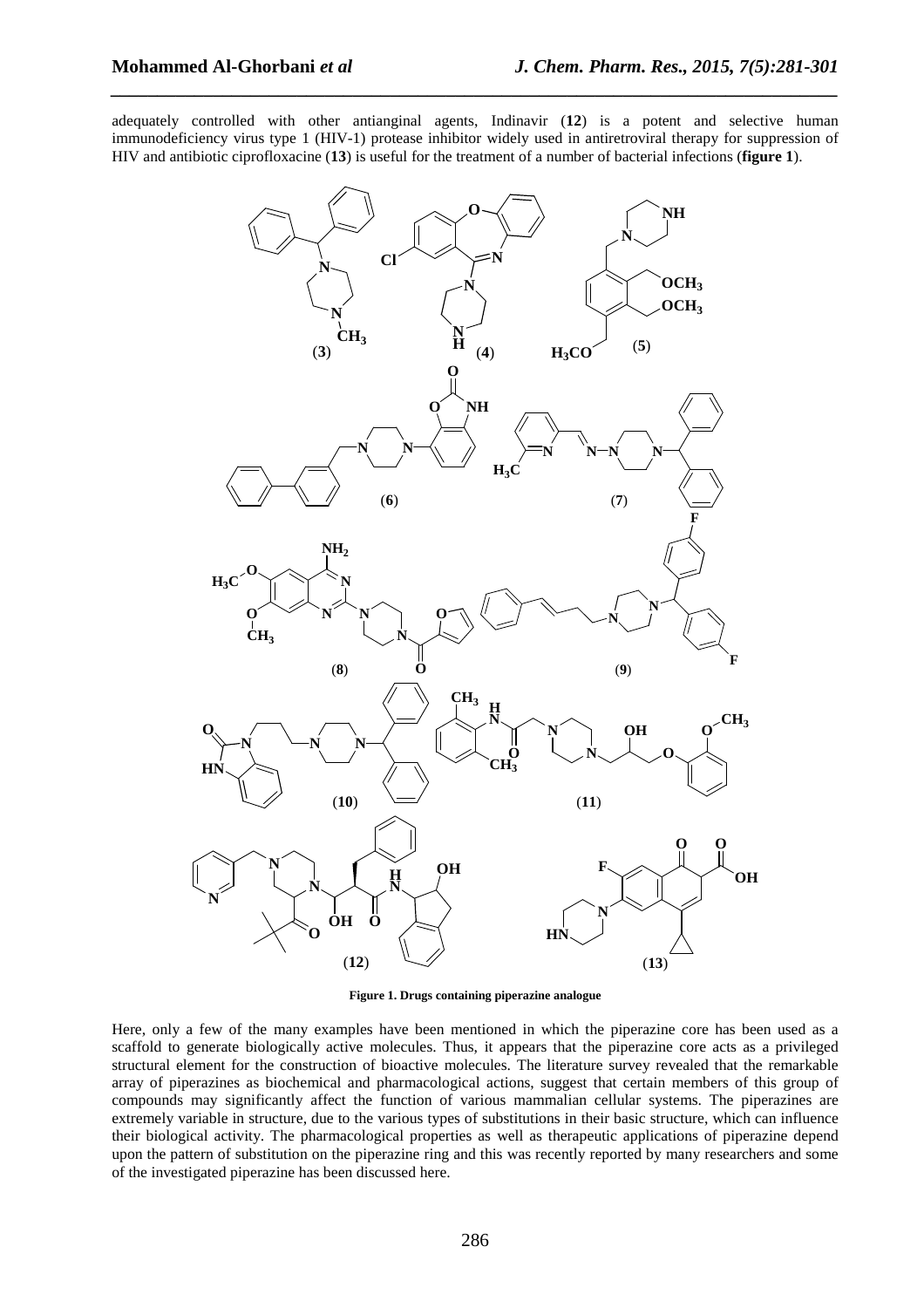For instance, Kumar et al,<sup>15</sup> have designed a series of novel 1-benzhydryl-sulfonyl-piperazine derivatives by a nucleophilic substitution reaction of 1-benzhydryl-piperazine with various benzoyl chlorides. These compounds were evaluated for their efficacy in inhibiting breast cancer cell proliferation. Among them, compound 1 benzhydryl-4-(4-tert-butyl-benzenesulfonyl)-piperazine (**14**) showed significant inhibitory activity.

*\_\_\_\_\_\_\_\_\_\_\_\_\_\_\_\_\_\_\_\_\_\_\_\_\_\_\_\_\_\_\_\_\_\_\_\_\_\_\_\_\_\_\_\_\_\_\_\_\_\_\_\_\_\_\_\_\_\_\_\_\_\_\_\_\_\_\_\_\_\_\_\_\_\_\_\_\_\_*



Beside, new purine ribonucleoside analogues containing a 4-substituted piperazine have been synthesized and evaluated for their cytotoxicityon mahlavu liver(Huh7, HepG2, FOCUS), breast (MCF7), and colon carcinoma (HCT116) cell lines.**<sup>31</sup>**The purine nucleoside analogues were analyzed initially by an anticancer drug-screening method based on a sulforhodamine B assay. Among the synthesized compounds, two nucleoside derivatives (**15** and **16**) showed promising cytotoxic activities, further they analyzed these on the hepatoma cells. Interestingly, compound **15** displayed the best antitumor activity, as well as interfere with cellular ATP reserves, possibly through influencing cellular kinase activities. Furthermore, compound (**15**) has shown to induce senescence-associated cell death, as demonstrated by the SAβ-gal assay. The senescence-dependent cytotoxic effect of (**15**) was also confirmed through phosphorylation.



Solomon et. al,<sup>32</sup> have designed novel piperazine derivatives based on the isatin scaffold and examined for their cytotoxic effects on two human breast tumor cell lines, MDA-MB468 and MCF7 and two non-cancer breast epithelial cell lines, 184B5 and on MCF10A. Compounds (**17** and **18**) caused apoptosis to MCF7 cancer cells, but not for MCF10A non-cancer cells.

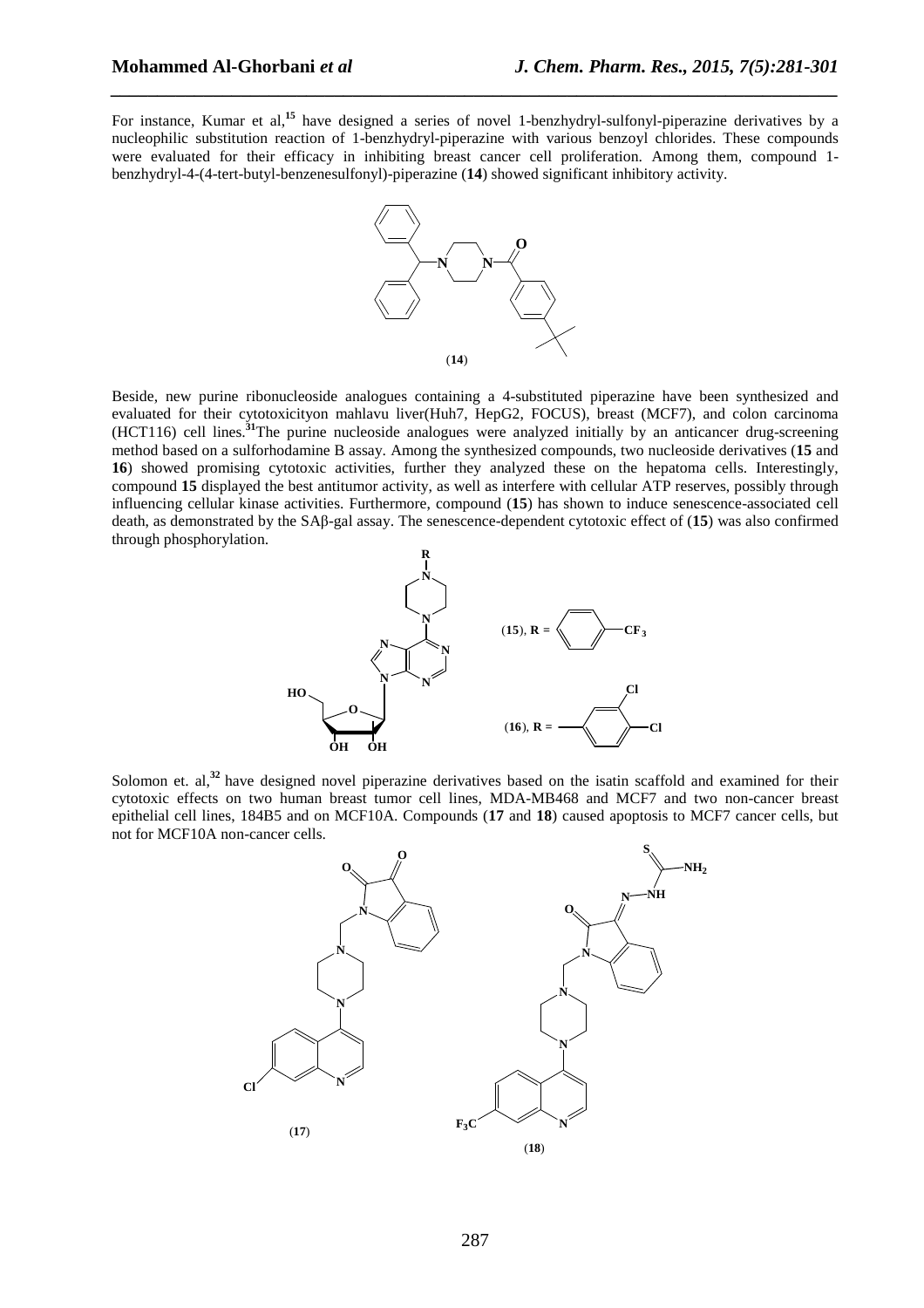Waszkielewicz et al,<sup>33</sup> have designed a new series of xanthone derivatives with piperazine moiety and evaluated them for their biological activity. Among the derivatives, Compound (**19)** exhibited significantly higher affinity for serotoninergicn 5-HT1A receptors than other substances. In terms of anticonvulsant activity, compound (**20)** has proved showing the best properties. As per the result combining xanthone with piperazine moiety increased the bioavailability on oral administration.

*\_\_\_\_\_\_\_\_\_\_\_\_\_\_\_\_\_\_\_\_\_\_\_\_\_\_\_\_\_\_\_\_\_\_\_\_\_\_\_\_\_\_\_\_\_\_\_\_\_\_\_\_\_\_\_\_\_\_\_\_\_\_\_\_\_\_\_\_\_\_\_\_\_\_\_\_\_\_*



(**19**)**, R= Ph**  $(20)$ ,  $R = CH_3$ 

Novel piperazine derivatives were designed, synthesized, and evaluated for their cellular target-effector fusion activities and *in vitro* antiviral activities against HIV-1.**<sup>34</sup>**Among the analogues, compound (**21**) was found to be a CCR5 antagonist with an IC<sub>50</sub> value of 6.29 mM and an anti-HIV-1 inhibitor with an IC<sub>50</sub> value of 0.44 mM.



Karolinaet al,**<sup>35</sup>**have synthesized piperazin-xanthen-9-one dihydrochloride derivatives and investigated their antidepressant property by forced swim test in mice. Among the investigated series, compound (**22**) reduced immobility time in mice in forced swim test (FST) at the doses 5 and 10 mg/kg, whereas fluoxetine at 15 mg/kg, reboxetine at 10 mg/kg and bupropion at 5 mg/kg. also compound (**22**) demonstrated a potent antidepressant activity in FST than that of fluoxetine and reboxetine, and seems to mediate its effect through serotonergic system.



A series of piperazine derivatives have synthesized by Baliet al,**<sup>36</sup>**and evaluated for a typical antipsychotic activity in apomorphine induced mesh climbing and stereotypy assays in mice. The compounds (**23** and **24**) showed potential a typical antipsychotic profile. The physicochemical similarity of these analogues with respect to the standard drugs clozapine, ketanserin, ziprasidone and risperidone was assessed by calculating from a set of 10 physicochemical properties using software programs. The test compounds demonstrated good similarity values with respect to the standard drugs. The potential of these compounds to penetrate into the blood brain barrier was computed through an online software program and the values obtained for the compounds suggested good brain permeation.



(**23**)**, R=4-Cl** (**24**)**, R=2-Cl**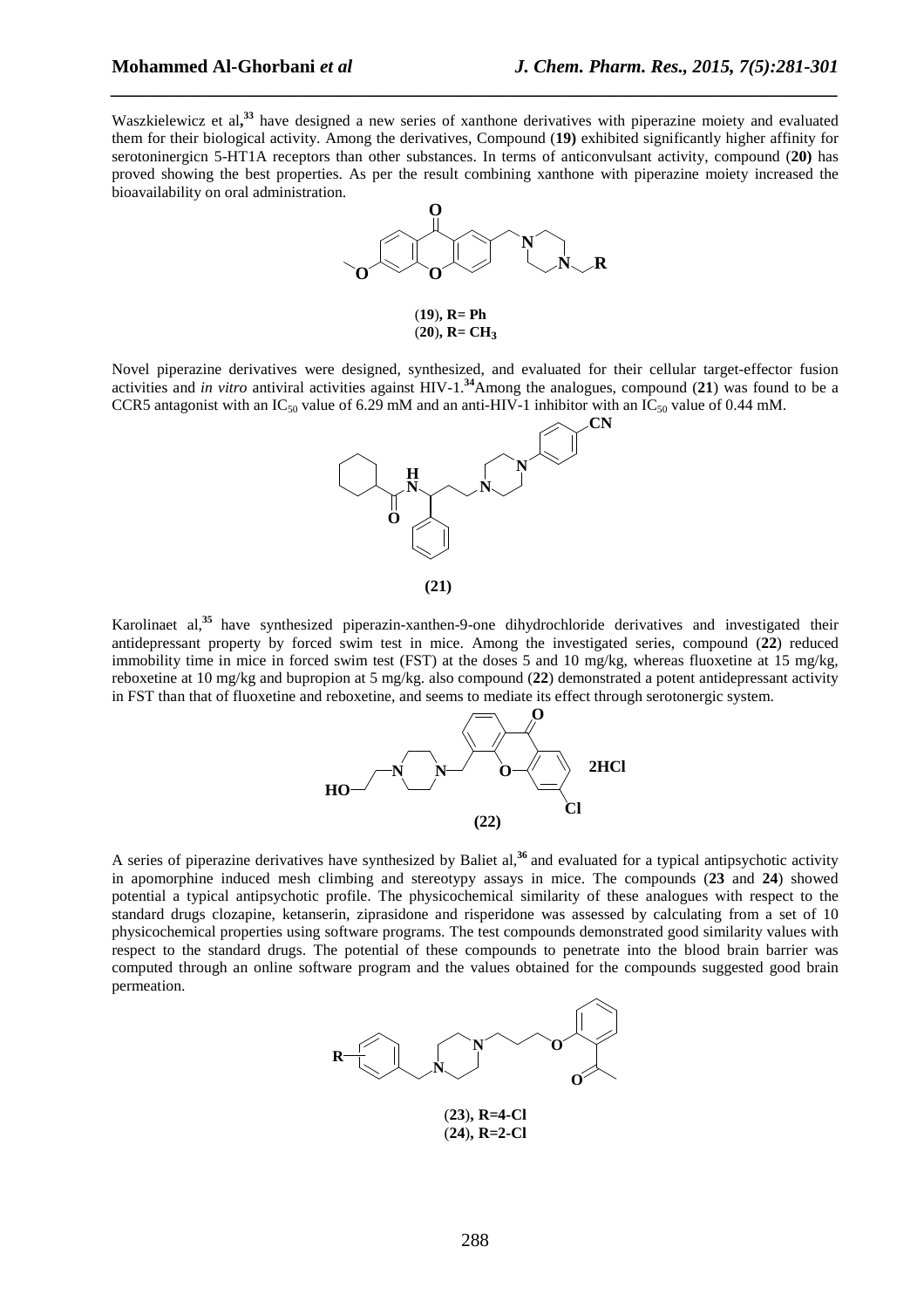Further, Bucle et al,**<sup>37</sup>**have designed and synthesized novel *N*-benzylpiperazino derivatives and evaluated for their antihistamine activity on guinea pig ileum. Among the synthesized compounds, compound (**25**), showed the most potent activity against histamine on guinea pig ileum, comparable to the mepyramine standard.

*\_\_\_\_\_\_\_\_\_\_\_\_\_\_\_\_\_\_\_\_\_\_\_\_\_\_\_\_\_\_\_\_\_\_\_\_\_\_\_\_\_\_\_\_\_\_\_\_\_\_\_\_\_\_\_\_\_\_\_\_\_\_\_\_\_\_\_\_\_\_\_\_\_\_\_\_\_\_*



Yurttaş et al,<sup>38</sup> have synthesized piperazine derivatives and screened for their anticholinesterase activity on acetylcholinesterase and butyrylcholinesterase enzymes by *in vitro* Ellman's method. Biological assays revealed that the most active compound against acetylcholinesterase was (26) with  $IC_{50}$  value 0.011  $\mu$ M, whereas  $IC_{50}$  value of standard drug donepezil was 0.054 µM. whereas, the synthesized compounds did not show any notable inhibitory activity against butyrylcholinesterase.





A series of indole-piperazines have synthesized and reported as potent mixed D2/D4 antagonists. Among the analogues, compounds (**27** and **28**) exhibited the highest activities, and it is assumed that chloro and methyl groups at 4-position on the benzyl group is responsible for the above said activity.<sup>39</sup>



Two types of novel diphenylalkyl piperazine derivatives containing the thio and aminopropanol moiety substituted by phenyl and benzyl group were synthesized by Kimura et al,**<sup>40</sup>** and evaluated for their calcium antagonistic and antioxidative activities. These compounds showed apparent inhibitions against KCl-induced contractions in isolated rat aorta. Two representative compounds (**29** and **30**) possessed potent inhibitory activity against auto-oxidative lipid peroxidations in canine brain homogenates. Compounds (**29** and **31**) were evaluated for their inhibitory activities against KCl-induced contractions in isolated canine arteries (basilar, coronary, mesenteric, and renal). Both the compounds showed the most potent inhibitions to basilar artery.



Hatnapure et al,**<sup>41</sup>** have reported synthesis of a series of 6-methoxy-2-(piperazin-1-yl)-4H-chromen-4-one and 5,7 dimethoxy-2-(piperazin-1-ylmethyl)-4H-chromen-4-one derivatives and screened for their pro-inflammatory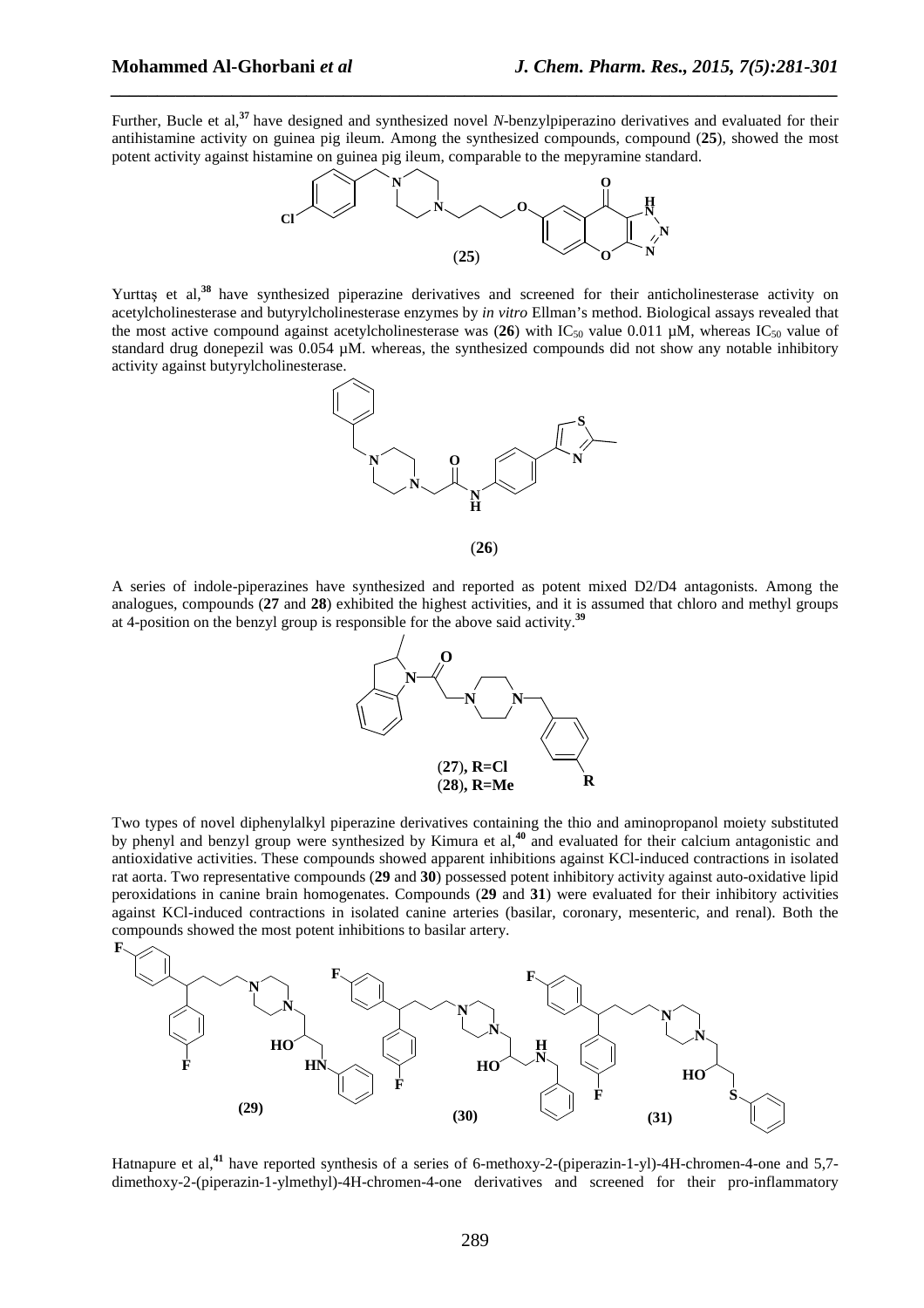cytokines (TNF-a and IL-6) and antibacterial and antifungal activities. Among all the screened compounds, compound (**32**) found to be highly promising anti-inflammatory agent at concentration of 10 µM while compound (**33**) found to be potent antimicrobial agent showing even 2 to 2.5-fold more potency than that of standard.

*\_\_\_\_\_\_\_\_\_\_\_\_\_\_\_\_\_\_\_\_\_\_\_\_\_\_\_\_\_\_\_\_\_\_\_\_\_\_\_\_\_\_\_\_\_\_\_\_\_\_\_\_\_\_\_\_\_\_\_\_\_\_\_\_\_\_\_\_\_\_\_\_\_\_\_\_\_\_*



Nevertheless, a series of azole-containing piperazine derivatives have been synthesized and investigated in vitro for their antibacterial, antifungal and cytotoxic activities.**<sup>42</sup>** The preliminary results showed that most compounds exhibited moderate to significant antibacterial and antifungal activities *in vitro*. Compounds (**34** and **35**) gave remarkable and broad-spectrum antimicrobial efficacy against all tested strains with MIC values ranging from 3.1 to 25 µg/mL, and exhibited comparable activities to the standard drugs chloramphenicol and fluconazole in clinic. Moreover, compound (**36**) was found to be the most effective in vitro against the PC-3 cell line.



Yu et al,<sup>43</sup> have synthesized 1-ethyl-6-fluoro-7-[4-(furan-2-carbonyl)-piperazin-1-yl]-4-oxo-1,4-dihydro-quinoline-3carboxylic acid (Norfloxacin) (**37**) derivatives and evaluated for their antimicrobial activity against five plant pathogenic bacteria and three fungi *in vitro*. The activities of compounds against *Xanthomonas oryzae* were better than norfloxacin and some tested compounds were better in antibacterial activities as compared to the agricultural streptomycin sulfate against *X. oryzae, Xanthomonas axonopodis* and *Erwiniaaroideae.* Among the series, compound (**37**) displayed good antifungal activities against *Rhizoctonia solani* having 83% inhibition of fungal growth.



#### **3. Introduction to morpholine and its derivatives**

Morpholine is a heterocyclic organic compound (**2**) which is an important class of building block in organic synthesis and several derivatives of morpholine have received attention due to their remarkable and wide variety of applications. Morpholine is preferred as synthetic intermediate which often has been selected as a starting material for the preparation of enantiomerically pure α-amino acids, β-amino alcohols, and peptides,

High popularity of the morpholine moiety is caused by several factors. First, the oxygen atom in the morpholine core can participate in the donor-acceptor type interactions with the corresponding receptor, increasing binding affinity. Second, the electronegative effect of the oxygen atom reduces the basicity of the nitrogen atom.

Morpholine derivatives are an important core structures innumerous natural products.**<sup>44</sup>**Various morpholine derivatives were extracted from natural sources and structures of these morpholine derivatives were elucidated by spectral analysis. For example, alkaloid polygonapholine (**38**) was isolated from the methanol extract of the rhizome of *Polygonatum altelobatum* being used as a tonic drug by Taiwanese, the alkaloids chelonin (**39**) and Chelonin (**40**)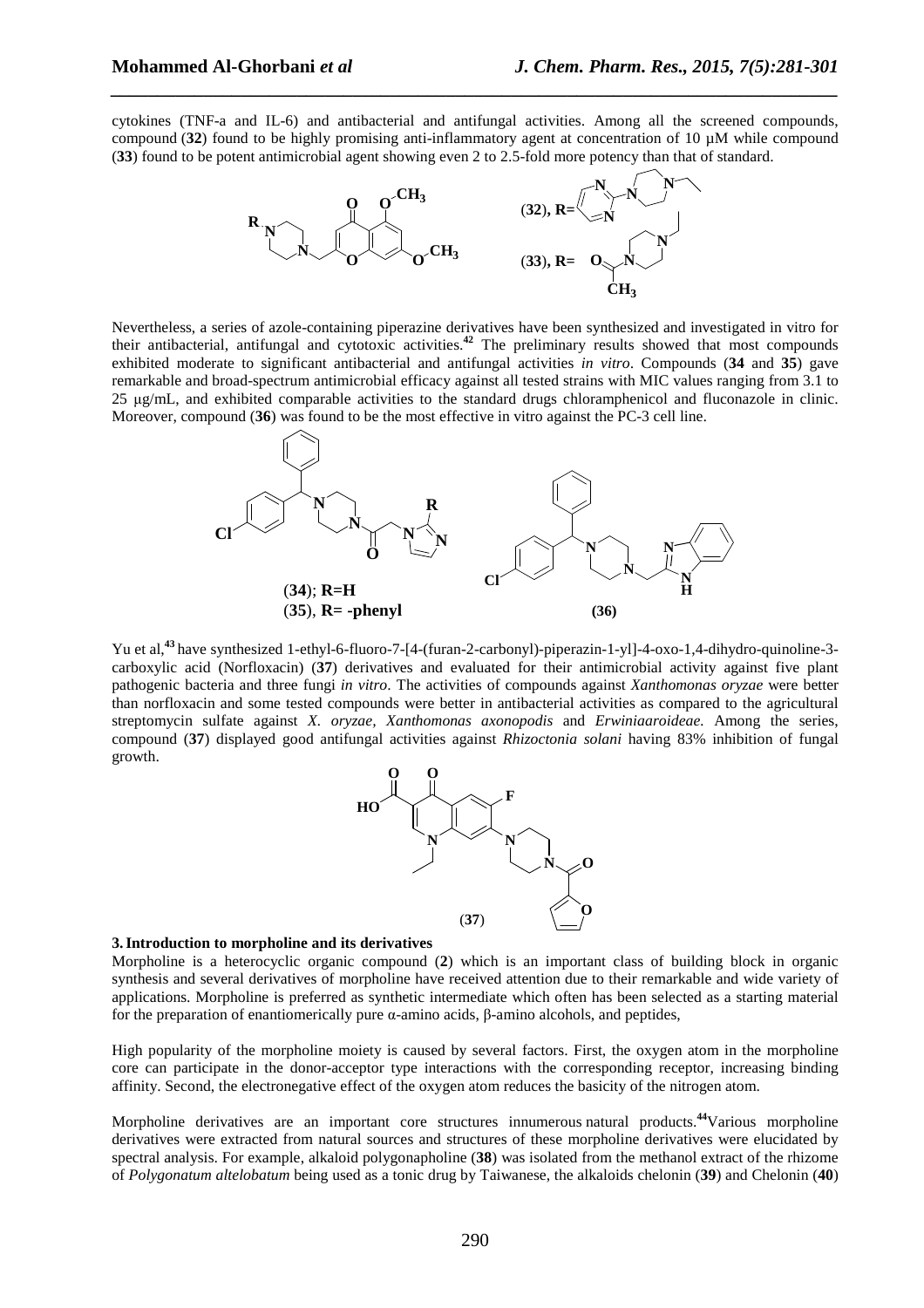were the first natural products incorporated 2,6-disubstituted morpholine fragment isolated from the marine sponge *Chelonaplysilla* sp. from a lake in Palau, chelonin exhibited antimicrobial activity against *Bacillus subtilis* and also anti-inflammatory effect, the two new spiro alkaloids showing antioxidant properties, acortatarins (**41** and **42**) were isolated from the rhizome of *Acorus tatarinowii,* it was presumed that alkaloids (**41** and **42**) are valuable starting compounds for the design of new antidiabetic and anticancer drugs.

*\_\_\_\_\_\_\_\_\_\_\_\_\_\_\_\_\_\_\_\_\_\_\_\_\_\_\_\_\_\_\_\_\_\_\_\_\_\_\_\_\_\_\_\_\_\_\_\_\_\_\_\_\_\_\_\_\_\_\_\_\_\_\_\_\_\_\_\_\_\_\_\_\_\_\_\_\_\_*



**Figure 2.Some natural morpholine analogues** 

#### **3.1. Synthetic methods of morpholine and its derivatives**

Morpholines are extensively used in organic synthesis, and their application is most frequently as a simple bases, *N*alkylating agents, catalysts and chiral auxiliaries in various organic transformations. Several efforts have been devoted towards the synthesis of morpholines from amino acids, amino alcohols, epoxides, olefins, carbohydrates, vinyl sulfonium salts, and various metal catalyzed cyclizations, aziridinesor aziridinium ion intermediate. Several reported methods for the synthetic efforts towards morpholine are explained as fellow.

In 1956 the first synthesis of an enantiomerically pure morpholine from amino alcohols has been reported.**<sup>45</sup>** 2 methylamino-1-phenyl-propan-1-ol (L-Ephedrin) was reacted with chloroethanol to give 3,4-dimethyl-2-phenylmorpholine (**scheme 15**).



Leathen et al,**<sup>46</sup>**have synthesized *cis*-2,3-disubstituted morpholine via palladium-catalyzed cyclization of [2-(1 methyl-allyloxy)-ethyl]-phenyl-amine and 3-bromo-benzonitrile. Interestingly, the morpholine product is generated as single stereoisomers in good yield (**scheme 16**).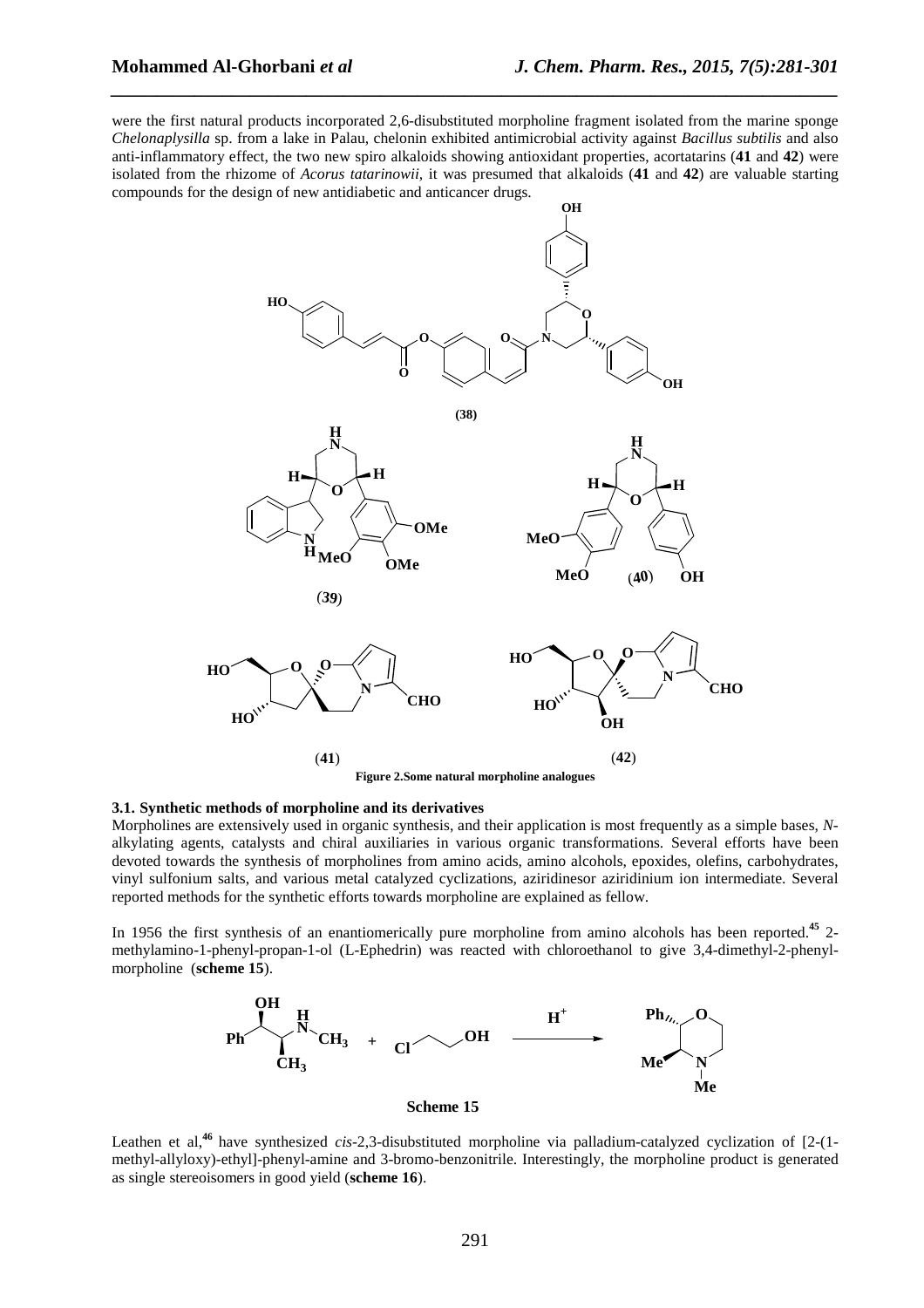

**Scheme 16**

Also, epoxide was used as a starting material to form the morpholine ring.**<sup>47</sup>** In this example, (*R*)-2-benzylmorpholine was achieved by reacting epoxide with ethanolamine sulfonate. Ethanolamine sulfonate was used for the ring opening of epoxide under basic condition, followed by ring closure of sulfate ester upon treatment with base resulted (*R*)-2-benzylmorpholine in good yield (**scheme 17**).



#### **Scheme 17**

The synthesis of the substituted morpholin-3-ones was achieved by the reaction of L-phenylalanine methyl ester hydrochloride with chloroacetyl chloride to give (2-chloro-acetylamino)-benzyl-acetic acid methyl ester. Which on reduction with NaBH4 afforded 2-chloro-*N*-(2-hydroxy-1-phenyl-ethyl)-acetamide, finally reduced product on treatment with potassium tert-butoxide in isopropyl alcohol provided the 5-arylmorpholin-3-one in excellent yield(**scheme 18**).<sup>4</sup>



**Scheme 18**

An efficient procedure for synthesis of substituted morpholine was reported by Matsuoka et al,**<sup>49</sup>** starting with 2-(5 hydroxymethyl-imidazol-1-yl)-2-phenyl-ethanol and oxalyl chloride then, the resulting compounds transformed into chloro derivative and the subsequent cyclization by the action of sodium hydride afforded 5-phenyl-5,6-dihydro-8Himidazo[5,1-c][1,4]oxazine (**scheme 19**).



#### **Scheme 19**

Berree et al,<sup>50</sup> have successfully synthesized morpholine derivatives by applying three-component Petasis coupling reaction, methyl-protected amino alcohol reacted with ethanedial and then with phenyl boronic acid to produce 2 hydroxymorpholines(**scheme 20**).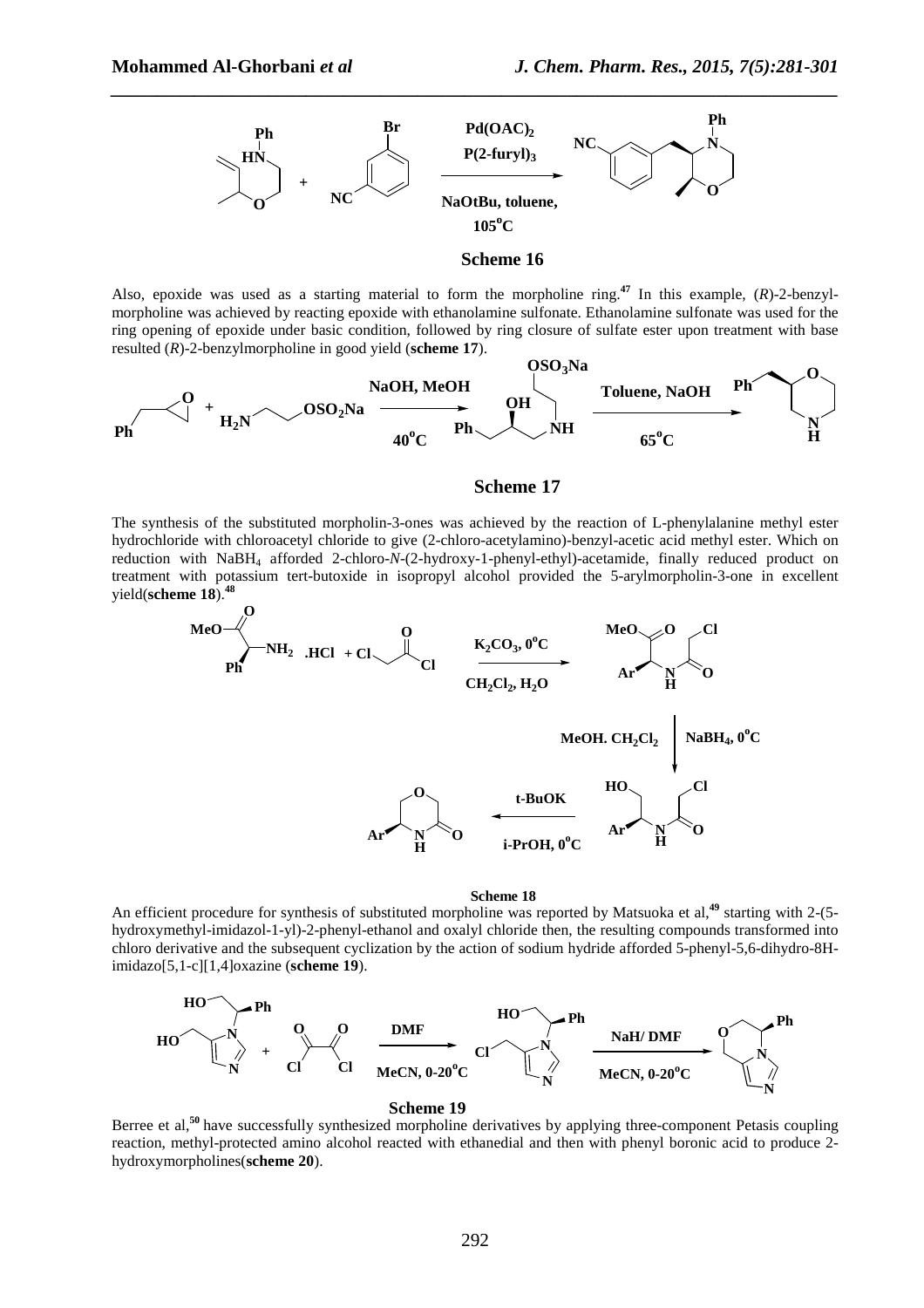

**Scheme 20**

Synthesis of morpholin-2,6-dioneby was reported by Hadley et al,<sup>51</sup> by heating the carboxymethoxy-acetic acid in the presence of but-3-enylamine (**scheme 21**).







A novel series of schiff bases of 4-(4-aminophenyl)-morpholine was synthesized by multistep reaction sequence, begun, reaction of morpholine with chloro-nitrobenzene, the reduction of 4-(2-nitro-phenyl)-morpholine produced 4- (2-aminophenyl)-morpholine which was refluxed with the benzaldehyde in absolute alcohol containing 2–3 drops of glacial acetic acid to give the benzylidene-(4-morpholin-2-yl-phenyl)-amine (**scheme 23**)  **53**



Khanum et al,<sup>54</sup> synthesized of benzophenone-*N*-ethyl morpholine ether by condensation of substituted hydroxyl benzophenones with 4-(2-chloroethyl) morpholine hydrochloride in presence of anhydrous potassium carbonate and dimethyl sulphoxide (**scheme 24**).



**Scheme 24**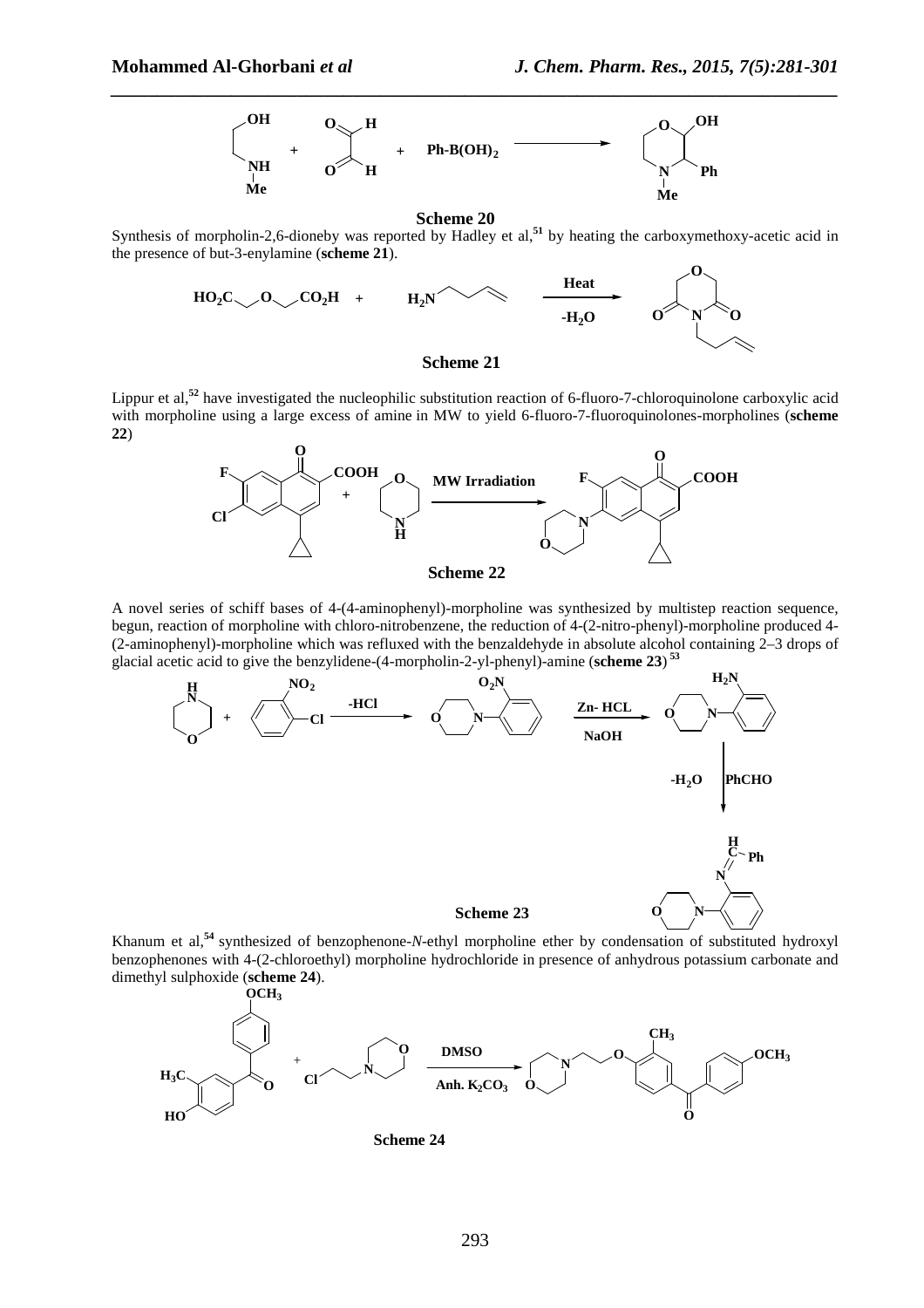1-(4-Hydroxy-3-morpholin-4-yl-methyl-phenyl)-3-aryl-propenone was synthesized by condensing of mannich base (1-(4-hydroxy-3-morpholin-4-yl-phenyl)-ethanone with aromatic aldehyde.**<sup>55</sup>** The mannich base prepared from refluxing of hydroxy acetophenone with morpholine and formaldehyde (**scheme 25**).

*\_\_\_\_\_\_\_\_\_\_\_\_\_\_\_\_\_\_\_\_\_\_\_\_\_\_\_\_\_\_\_\_\_\_\_\_\_\_\_\_\_\_\_\_\_\_\_\_\_\_\_\_\_\_\_\_\_\_\_\_\_\_\_\_\_\_\_\_\_\_\_\_\_\_\_\_\_\_*



Synthesis of 2-aryl-sulfonyl-5-benzyl-4-(2-morpholin-4-yl-ethyl)-2,4-dihydro-pyrazol-3-ones were achieved by cyclocondensation of 3-ethoxy-4-phenyl-but-2-enoic acid ethyl ester with *N*-morpholinoethanamine. Further, condensation of 5-benzyl-4-(2-morpholin-4-yl-ethyl)-2,4-dihydro-pyrazol-3-one with several aryl sulfonyl chloride in ethanol in the presence of metallic sodium generated the 5-benzyl-4-(2-morpholin-4-yl-ethyl)-2-(aryl-sulfonyl)- 2,4-dihydro-pyrazol-3-one (**scheme 26**).**<sup>56</sup>**



#### **Scheme 26**

Zheng et al, were synthesized morpholine-4-carboxylic acid phenyl amide from the key intermediates 4 morpholinecarbonyl chloride which on treatment with appropriate arylamine in the presence of triethylamine as a basic catalyst in anhydrous DCM under reflux (**scheme 27**).**<sup>57</sup>**



#### **3.2. Pharmaceutical application of morpholine derivatives**

Morpholines are significant class of heterocyclic compounds found great interest in recent years due to their variety of biological activities including anti-inflammatory, analgesic, local anesthetic, HIV-protease inhibitors, anticancer, appetite suppressant, antidepressant, antiplatelet, selective inhibitor of protein kinase C, neuroprotective,antitumor, antituberculosis, antimalarial, antiparasitic, hypocholesterolemic and hypolipidemic activities.

These classes of compounds have been utilized widely by the pharmaceutical industry in drug design, because of the improvement in pharmacokinetic properties that it can confer. The biological utility of molecules containing the morpholine moiety is wide-ranging, particularly*,* nitrogen-substituted morpholines are drug candidates with a wide spectrum of biological activities. The antibiotic Linezolid (**43**) contains a morpholine cycle is commercially available antimicrobial agent. Aprepitant (**44**) is a substance which is neurokinin 1 (NK1) receptor antagonist and it is the first drug approved by Food and Drug Administration for the treatment of chemotherapy-induced nausea and vomiting. Other molecule such as (**45**) has displayed an anti-schizophrenic activity via interaction with the *N*methyl-D-aspartate receptor in the brain. Gefitinib (**46**) is a selective inhibitor of epidermal growth factor and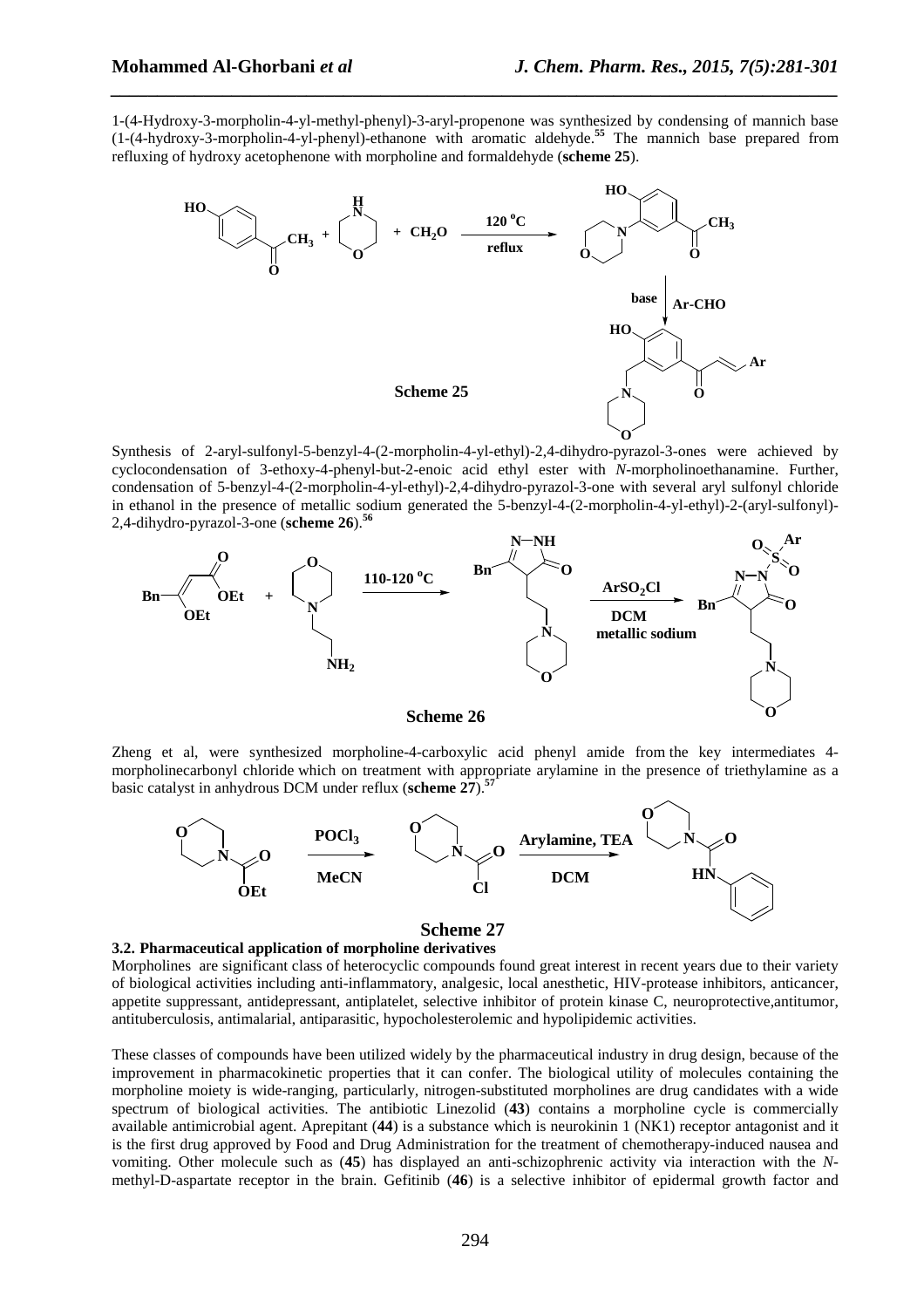clinically used for the treatment of chemoresistant non-small cell lung cancer patients. On the other hand, timolol (**47**) is non-selective beta-adrenergic receptor antagonist indicated for treating of glaucoma. Finafloxacin (**48**) is a new drug used to treat acute otitis externa, commonly known as swimmer's ear, and moclobemide (**49**) is a drug used in depression and phobic states. Furthermore, Emorfazone (**50**) is an effective analgesic, anti-inflammatory and anti pyretic drug in animal models, as well as in humans and reboxetine mesylate (**51**) is an active antidepressant drug, and is marketed under the trade names Edronax, Norebox, Prolift, Vestra, and Integrex in Europe and Latin America, phendimetrazine **(52**) is an effective and widely prescribed appetite suppressant. Preclinical findings show that it displays stimulant properties similar to amphetamine. Further, fenpropimorph (**53**) is a fungicide whose major use is to control diseases in cereals.

*\_\_\_\_\_\_\_\_\_\_\_\_\_\_\_\_\_\_\_\_\_\_\_\_\_\_\_\_\_\_\_\_\_\_\_\_\_\_\_\_\_\_\_\_\_\_\_\_\_\_\_\_\_\_\_\_\_\_\_\_\_\_\_\_\_\_\_\_\_\_\_\_\_\_\_\_\_\_*

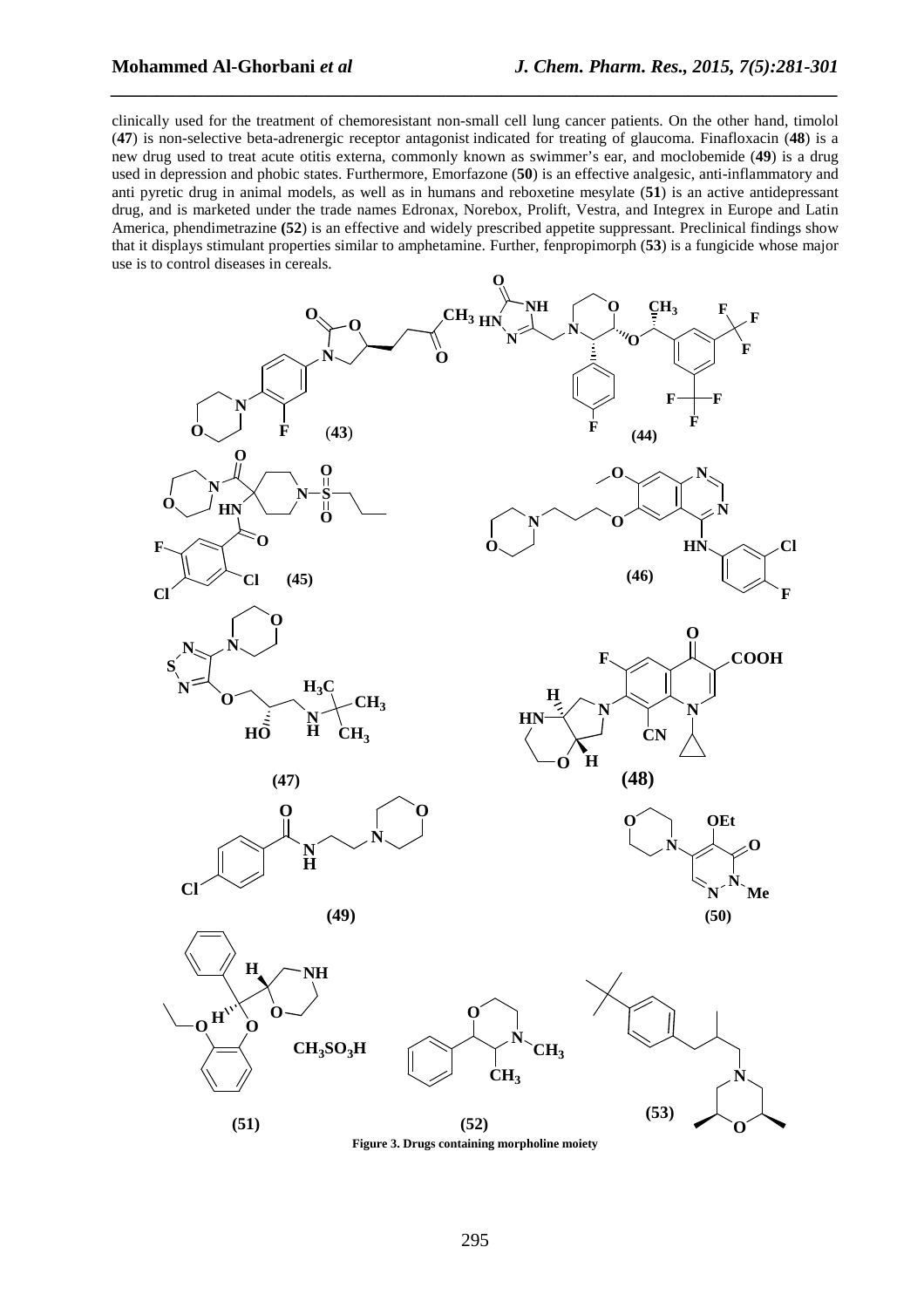Based on the importance of morpholine as synthetic intermediates and it good potential as medicinally active molecules, researchers have attracted much interest of morpholine derivatives over the years. For example, isoflav-3-enes (**54**) an important class of chromene intermediates that are useful in the synthesis of many natural products and medicinal agents such as potassium channel activating drugs. mprpholine basic structural framework is a common feature of many tannins and polyphenols found in fruits, vegetables, teas, and red wines, which have gained popularity because of their health-promoting effects.**<sup>58</sup>**

*\_\_\_\_\_\_\_\_\_\_\_\_\_\_\_\_\_\_\_\_\_\_\_\_\_\_\_\_\_\_\_\_\_\_\_\_\_\_\_\_\_\_\_\_\_\_\_\_\_\_\_\_\_\_\_\_\_\_\_\_\_\_\_\_\_\_\_\_\_\_\_\_\_\_\_\_\_\_*



Chrysselis et al,**<sup>59</sup>** have reported the evaluation of antioxidant and hypocholesterolemic activities for a number of 2 biphenylyl morpholine derivatives. The novel derivatives are found to inhibit the ferrous/ascorbate induced lipid peroxidation of microsomal membrane lipids. The most potent 2-(4-biphenyl)-4-methyl-octahydro-1,4-benzoxazin-2-ol (**55**) decreases total cholesterol, low density lipoprotein, triglycerides in plasma of triton WR-1339 induced hyperlipidemic rats by 54%, 51%, and 49%, respectively, at 28  $\mu$ mol/ kg which demonstrate hypocholesterolemic and hypolipidemic action. The results indicate that the new molecule may be proven useful as it leads for the design of novel compounds as potentially antiatherogenic factors.



Compound 2-morpholin-4-yl-8-phenyl-chroman-4-one (**56**) well-known as the first synthetic ATP competitive phosphatidylinositol 3-kinase (PI3K) inhibitor, synthesized by Lilly in the early 1990's. The morpholine ring of quercetin in (**56**), extending from the C-2 position of the core was found to be critical for activity but when substituted with non-hydrogen bond acceptors ablated activity. Introduction of an aromatic ring into the C-8 position was found to improve potency 5-fold over the hydrogen substituent.<sup>60</sup>



A novel 6-isopropyl-3-methyl-morpholine-2,5-dione analogues have been studied for its potential effect on rat thymocytes and have been evaluated for proliferative activity, viability, reactive oxygen species and mitochondrial membrane potential. Compound (**57**) at 10 µg/well concentration inhibited thymocytes proliferative activity mainly through induction of oxidative stress and resulting cytotoxicity, without any mitochondrial membrane potential alterations in thymocytes. The presence of methyl group in position 4 or/and the length of alkyl chain in position 3 of 6-isopropyl-3-methyl-morpholine-2,5-dione core playing a role for the obtained differences in the biological activity.**<sup>61</sup>**

(**56**)

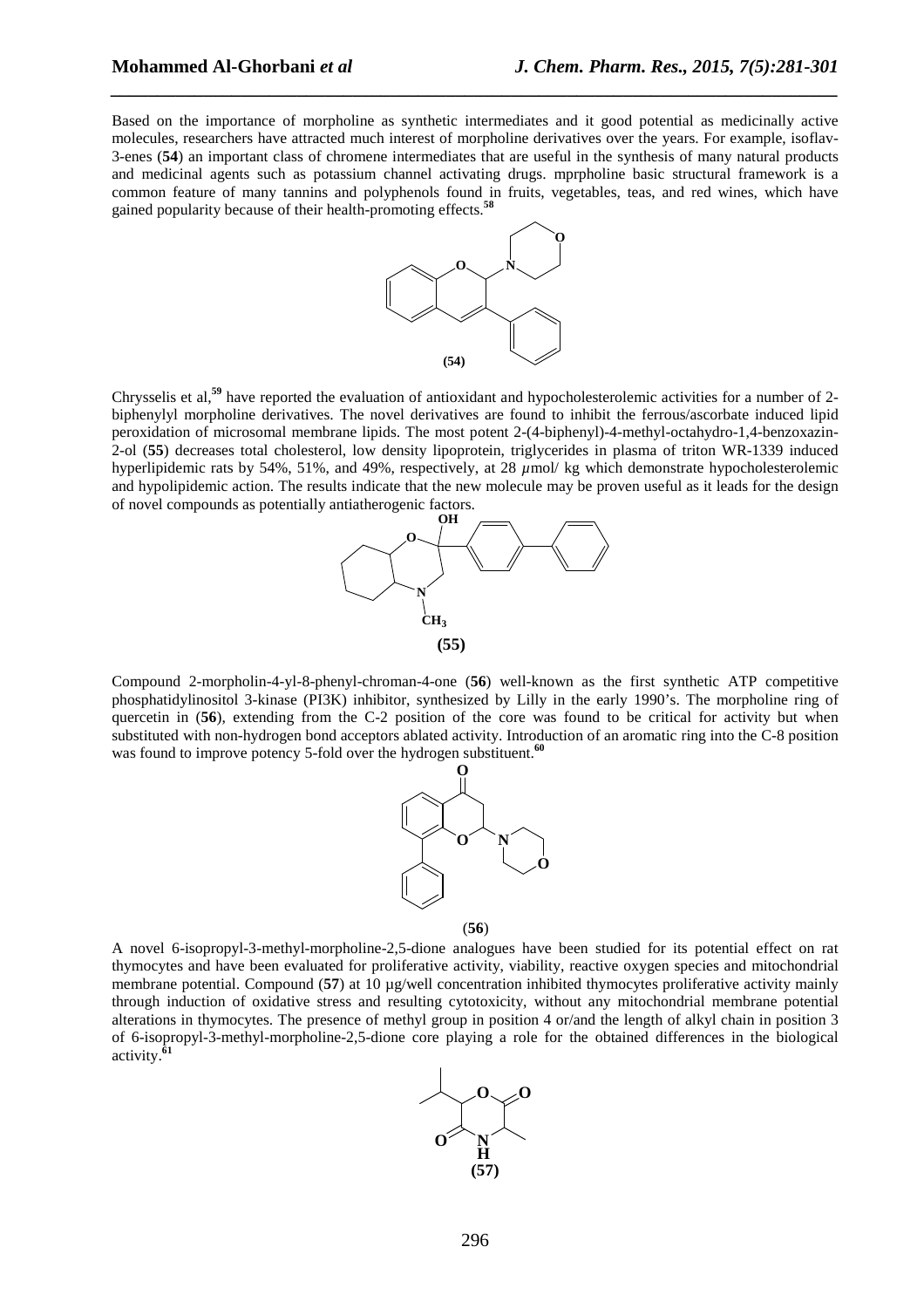Dhahagani et al,**<sup>62</sup>** thought it was worthwhile to pursue synthesis of metal complex of schiff base-morpholine in order to develop more potent derivatives. The ligands and their metal complexes screened for their biopotency anticancer activity in human heptocarcinoma cells. The preliminary bioassay indicates that compound (**58**) exhibit inhibitory activity against the human gastric cancer cell lines.

*\_\_\_\_\_\_\_\_\_\_\_\_\_\_\_\_\_\_\_\_\_\_\_\_\_\_\_\_\_\_\_\_\_\_\_\_\_\_\_\_\_\_\_\_\_\_\_\_\_\_\_\_\_\_\_\_\_\_\_\_\_\_\_\_\_\_\_\_\_\_\_\_\_\_\_\_\_\_*



The efficient synthesis of novel pyrimidine derivatives possessing morpholine ring were reported by Liu et al,**<sup>63</sup>** these compounds were evaluated for their anticancer activity. Most compounds displayed good to excellent potency against four tested cancer cell lines as compared with pictilisiband sorafenib. A promising compound (**59**) showed the most potent antitumor activities with  $IC_{50}$  values of 0.057 mM, 0.039 mM, 0.25 mM, and 0.23 mM against human lung cancer (H460), colon cancer (HT-29), gastric cancer (MKN-45) and breast cancer (MDA-MB-231) cell lines, respectively.



Recently, Zhuet al,**<sup>64</sup>** synthesized thiopyrano[4,3-*d*] pyrimidine- morpholine derivatives and evaluated for the inhibitory activity against mammalian target of rapamycin kinase (mTOR) at 10 µM level and some of them against phosphoinositide 3-kinase alpha at 10 µM level and two cancer cell lines. Among the compounds, compound (**60**) showed strong antitumor activities against mTOR kinase, human large cell lung cancer and prostate cancer cell lines which were 1.28 to 1.71-fold more active than BMCL-200908069-1.



A novel optically active morpholine analogues possess spiro-piperidine moiety were synthesized with regards to tachykinin receptor binding affinity. The substituents at 2-position of the morpholine ring were employed to introduce the required stereochemistry. In addition, all stereoisomers were prepared to fully explore the stereochemical preferences of compounds (**61** and **62**). Compared to all stereoisomers, (S,R)-**61** and (S,R)-**62** showed the higher binding affinities to tachykinin receptors. These compounds exhibited excellent high binding affinities for tachykinin receptor.**<sup>65</sup>**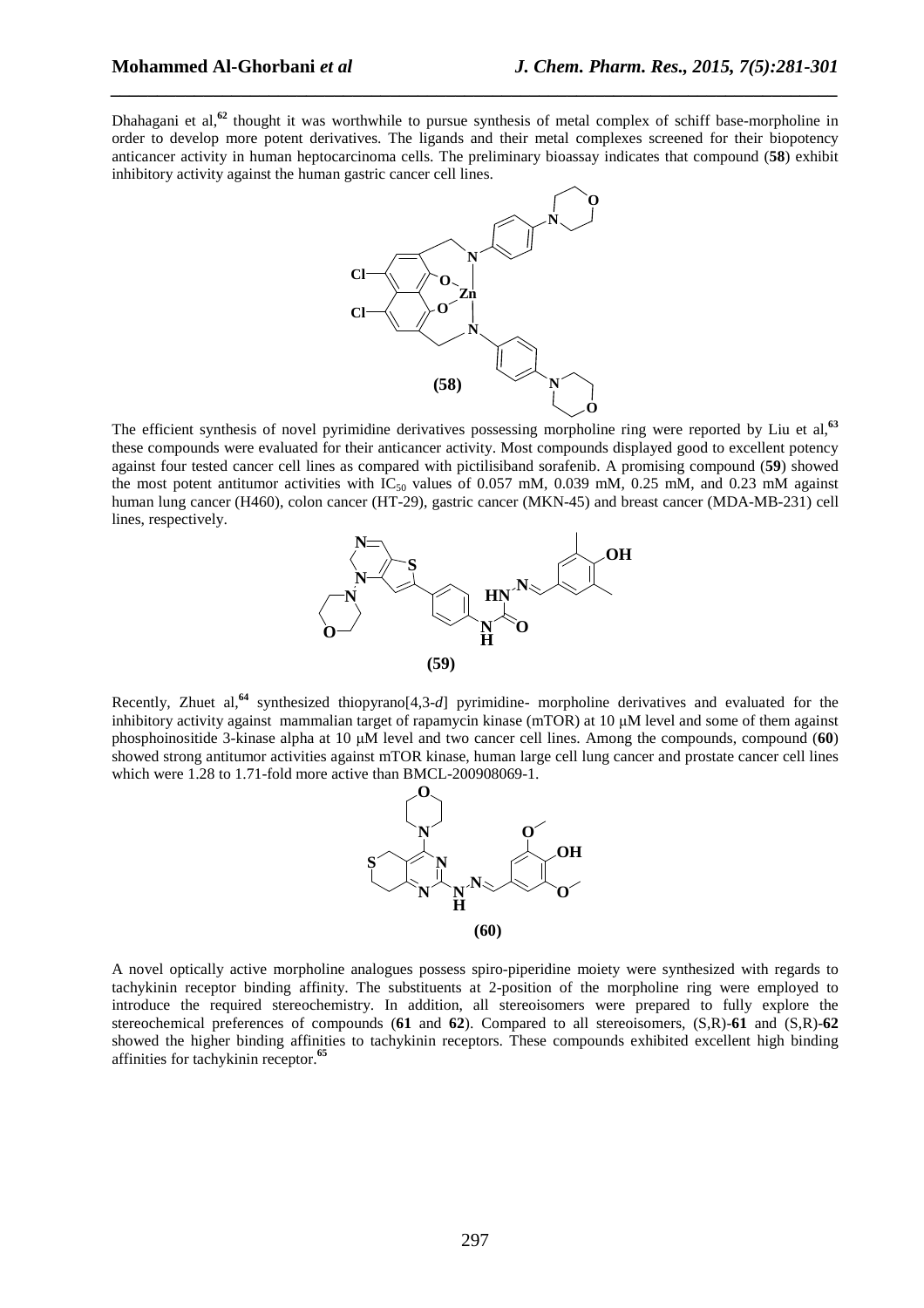

Synthesis and antiepileptic activity using maximal electroshock (MES) and subcutaneous pentylenetetrazol (*sc*PTZ) seizures tests of novel isatin-morpholine derivatives were investigated by Saravanan et al.**<sup>66</sup>** Among the derivatives, compound (**63**) has revealed protection ability in MES at a dose of 30 mg/kg. This molecule also provided protection in the *sc*PTZ at a dose of 100 mg/kg and 300 mg/kg.



**(63)**

Li et al.<sup>67</sup> have synthesized a series of scutellarein derivatives containing (morpholine, piperazine, alkylamine) and tested for their thrombin inhibition activity through the analyzation of prothrombin time, activated partial thromboplastin time, thrombin time and fibrinogen, the antioxidant activity of synthesized compounds were assessed by DPPH assay. The results showed that morpholine derivative (**64**) demonstrated stronger anticoagulant activity and good antioxidant activity compared with scutellarein (**65**).



A series of 3-butylquinazolinedione linked with morpholine and others substituent to  $N_1$  of quinazoline have been synthesized and tested in vitro for their inhibitory activity against phosphodiestrase 4B, which is the enzyme responsible for the hydrolysis of cyclic adenosine mono phosphate, the second messenger involved in the regulation of important cell functions. Compound (**66**) showed 100% inhibition better than rolipram 90% inhibition, while the other tested compounds showed moderate activity. Also, docking study has been done to rationalize the obtained biological results.**<sup>68</sup>**

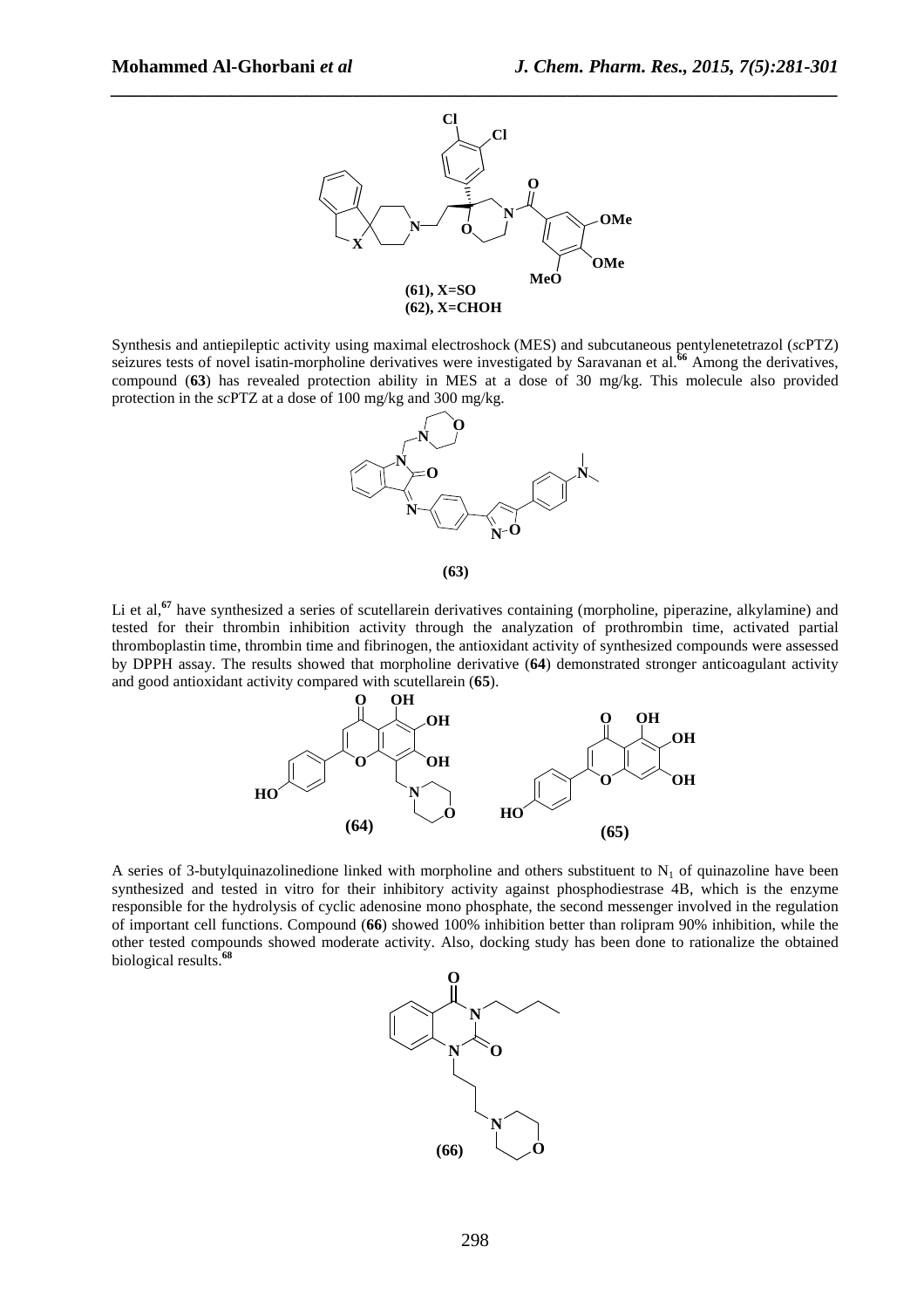A novel series of pyrimidine conjugated with morpholine, piperidine and pyridine were synthesized by conventional and MW method. All the compounds screened at a dose of 20 mg/kg body weight by *in vivo* analgesic activity. Among all the synthesized compounds, compounds (**67** and **68**) showed significant analgesic activity and compounds (**68** and **69**) showed highly significant activity against the standard drug diclofenac sodium using acetic acid-induced writhing model. Compounds (**68** and **69**) also were found to be most promising analgesic agent devoid of ulcerogenic effects.**<sup>69</sup>**

*\_\_\_\_\_\_\_\_\_\_\_\_\_\_\_\_\_\_\_\_\_\_\_\_\_\_\_\_\_\_\_\_\_\_\_\_\_\_\_\_\_\_\_\_\_\_\_\_\_\_\_\_\_\_\_\_\_\_\_\_\_\_\_\_\_\_\_\_\_\_\_\_\_\_\_\_\_\_*



 $(67)$ ,  $R_1 = Cl$ ,  $R_2 = H$  $(68)$ ,  $R_2 = Cl$ ,  $R_1 = H$ **(69), R<sup>1</sup> ,R2=Cl**

Khanum et al, have described *in vivo* anti-inflammatory activity**<sup>54</sup>** of benzophenone-N-ethyl morpholine ethers and *in vitro* antibacterial and antifungal activities.<sup>70</sup> The anti-inflammatory activity of the synthesized compounds were determined by carrageenan-induced hind paw oedema test in rats. The antibacterial activity were tested against *S. aureus*, *E. aerogenes*, *M. luteus*, *K. pneumonia*, and *S. typhimurium*, *S. paratyphi-B* and *P. vulgaris* bacterial strains and antifungal activity against *C. albicans*, *B. cinerea*, *M. pachydermatis*, and *C.krusei* fungal strains. The bioassays indicated that most of the synthesized compounds exhibited anti-inflammatory agent, compound (**70**) was found to be the most potent anti-inflammatory activity while antibacterial and antifungal activities showed that compound (**71**) exhibited more activity than standard drugs.



A series of *N*-morpholinoacetyl-2,6-diarylpiperidin-4-ones have been synthesized and were evaluated for their *in vitro* antibacterial activity against *Staphylococcus aureus*, *Escherichia coli*, *Pseudomonasaeruginosa* and *Salmonella typhi* and antifungal activity against *Candida albicans*, *Rhizopus sp*., *Aspergillus niger* and *Aspergillus flavus*. Structural activity relationship resulted for these compounds have shown that compounds **(72** and **73)** exerted excellent antibacterial activity against most of the strains. Compound (**74**) recorded excellent antifungal activity against *rhizopus sp*, the obtained results may be used as key step for the building of novel chemical compounds with interesting antimicrobial profiles comparable to that of the standard drugs.**<sup>71</sup>**

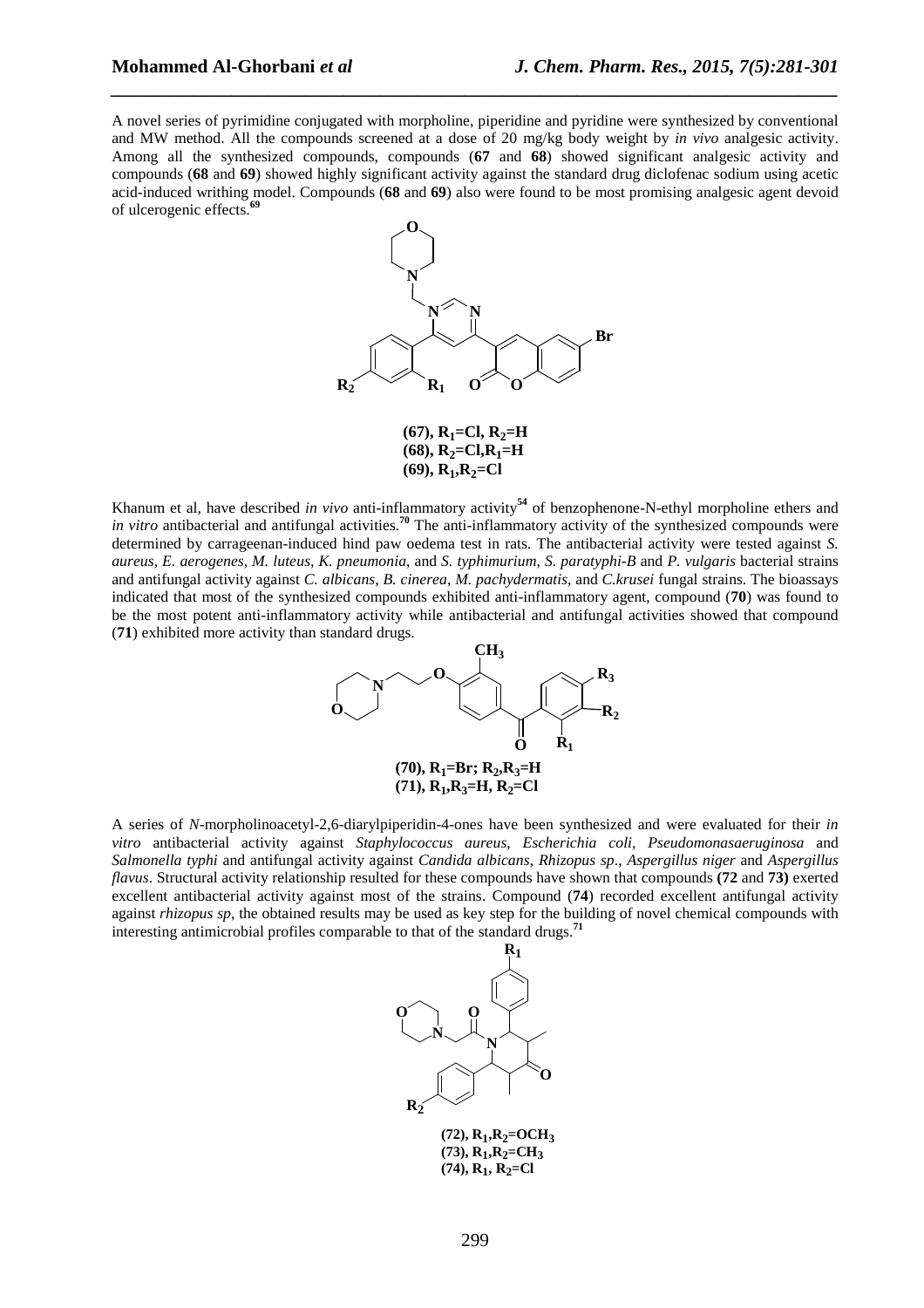#### **REFERENCES**

*\_\_\_\_\_\_\_\_\_\_\_\_\_\_\_\_\_\_\_\_\_\_\_\_\_\_\_\_\_\_\_\_\_\_\_\_\_\_\_\_\_\_\_\_\_\_\_\_\_\_\_\_\_\_\_\_\_\_\_\_\_\_\_\_\_\_\_\_\_\_\_\_\_\_\_\_\_\_*

- [1] D.W. Young. Heterocyclic Chemistry.1<sup>st</sup> ed. London: Longman group Ltd.; 1975.
- [2] S.M. Yang, R. Malaviya, L.J. Wilson, R. Argentieri, X. Chen, C. Yang, B. Wang, D. Cavender, W.V. Murray, *Bioorg. Med. Chem. Lett*, **2007**, 17, 326.
- [3] A.W. Schmidt, K.R. Reddy, H.J. Knölker. *Chem. Rev*, **2012**, 112, 3193.
- [4]D.D. Nekrasov, Chemistry of Heterocyclic Compounds**, 2001**, 3, 263.
- [5] L. Ciofi, M. Morvillo, F. Sladojevich, A. Guarna, A. Trabocchi, *Tetrahed. Lett*, **2010**, 51, 6282.
- [6]B. Ramesh, T. Sumana, *Int. J. Ph. Sci,* **2009**, 1, 320.
- [7] V. Hahn, A. Mikolasch, K. Wende, H. Bartrow, U. Lindequist, F. Schauer, *Biotechnol. Appl. Biochem*, **2009**, 4, 187.
- [8] G. Mouriquq, E. Roman, J. Coisnard, *J. Med. Lyon*, **1951**, 32, 189.
- [9] C. Fayard, Ph. D thesis, Paris, **1949**, 35, 1778.
- [10] T.J. McNair, F.A. Wibin, E.T. Hoppe, J.L. Schmidt, F.A. de Peyster, *J. surg. Res*, **1963**, 3, 130.
- [11] W.O. Foye, D.H. Kay, *J. pharm. Sei*, **1962**, 51, 1098.
- [12] A. Jouve, A. Gras, R. Benyamine, *Vie med*, **1963**, 44, 115.
- [13] D.A. Horton, G.T. Bourne, M.L. Smythe, *Chem. Rev,* **2003**, 103, 893.
- [14] C. H. Fagge, A Text book of medicine, **1954**, 482.

[15] A.C. Kumar, S.N. Swamy, N.R. Thimmegowda, S.B. Prasad, G.W. Yip, K.S. Rangappa, *Med. Chem. Res*. **2007**, 16, 179.

- [16] L.J. Kitchen C.B. Pollard*, J. American Chem. Soc*, 69, **1947**, 854.
- [17] S. R. Aspinall, Ibid, **1948**, 70, 3626,.
- [18] C.B. Pollard, L.J. Kitchen, U. S. Patent, **1946,** 2, 022.
- [19] V.G. Nenajdenko, A.L. Reznichenko, E.S. Balenkova, *Tetrahedron*, **2007**, 63, 3031.
- [20] C. Haass, D.J. Selkoe, *Nat. Rev. Mol. Cell Biol*, **2007**, 8.
- [21] R. Patino-Molina, R. Herranz, M.T. Garcia-Lopez, R. Gonzalez-Muniz, *Tetrahedron*, 55, **1999**, 15001

[22] S.D. Cho, S.Y. Song, K.H. Kim, B.X. Zhao, C. Ahn, W.H. Joo, Y.J. Yoon, J.R. Falck, D.S, Shin, *ChemInform*, **2004**, 35.

- [23] C. Napolitano,Ph.D thesis, **2008**.
- [24] L.U. Nordstrom, R. Madsen, *Chem. Commun*. **2007**, 5034.
- [25] P. Kukula, R. Prins, *J. Cataly*, **2002**, 208, 404.
- [26] J. Huang, W. Xu, H. Xie, S. Li, *J. Org. Chem*, **2012**, 77, 7506.
- [27] W. Ma, H. Yang, M. Hu, Q. Li, T. Ma, Z. Zhou, R. Liu, W. You, P. Zhao, *Eur. J. Med. Chem*, **2014**, 84, 127.
- [28] M. Rotta, K. Pissinate, A.D. Villela, D.F. Back, L.F. Timmers, J.F. Bachega, O.N. Santos, L.A. Basso, P. Machado, *Eur. J. Med. Chem*, **2015**, 90, 436.
- [29] F. Yong, Y. Teo , K. Tan,*Tetrahedron Lett,* **2013**, 54, 5332.
- [30]C.C. Guo, R.B. Tong, K.L. Li, *Bioorg. Med. Chem*, **2004**, 12, 2469.
- [31] M.E. Tuncbilek, T. Guven, R.C. Onder, Atalay, *J. Med. Chem*, **2012**, 55, 3058.
- [32] V. R. Solomon, H.u. Changkun, H. Lee. *Bioorg. Med. Chem*, **2010**, 18, 1563.
- [33] A.M. Waszkielewicz, A. Gunia, N. Szkaradek, K. Pytka, A. Siwek, G. Satała, A.J. Bojarski, E. Szneler, H. Marona, *Bioorg. Med. Chem. Lett*, **2013**, 23, 4419.
- [34] T. Liu, Z. Weng, X. Dong, L. Chen, L. Ma, S. Cen, N. Zhou, Y. Hu, *Plos one*, **2013**, 1, 8.

[35] P. Karolina, R. Anna, Z. Małgorzata, O. Adrian, W. Anna, S. Jacek, F. Barbara, *Pharmacol. Rep*. xxx (2014) xxx–xxx. http://dx.doi.org/10.1016/j.pharep.**2014**.08.016.

- [36] A. Bali, K. Sharma, A. Bhalla, S. Bala, D. Reddy, A. Singh, A. Kumar, *Eur. J. Med. Chem*, **2010**, 45, 2656.
- [37] D.R. Bucle, C.J.M. Rockell, H. Smith, B.A. Spicer*, J. Med. Chem*, **1986**, 29, 2262.

[38] L. Yurttaş, Z.A. Kaplancıkl, Y. Özkay, *J. Enz. Inhib. Med. Chem*, **2013**, 5, 1040.

[39] H. Zhao, H. Thurkauf, K. Hodgetts, X. Zhang, *Bioorg. Med. Chem. Lett*, **2002**, 10, 3105.

[40] M. Kimura, T. Masuda, K. Yamada, N. Kubota, N. Kawakatsu, M. Mitani, K. Kishii, M. Inazu, T. Namiki, *Bioorg. Med. Chem. Lett*, **2002**, 12, 1947.

- [41] G.D. Hatnapure, A.P. Keche, A.H. Rodge, S.S. Birajdar, R.H. Tale, V.M. Kambl, *Bioorg. Med. Chem. Lett,*  **2012**, 22, 6385.
- [42] L. Gan, B. Fang, C. Zhou, *Bull. Korean Chem. Soc*, **2010**, 31, 12.
- [43] Z. Yu, G. Shi, Q. Sun, H. Jin, Y. Teng, K. Taob, G. Zhou, W. Liu, F. Wen, *Eur. J. Med. Chem,* **2009**, 44, 4726.

[44] T.V. Abramova, P.A. Bakharev, S.V. Vasilyeva, V.N. Silnikov, *Tetrahedron Lett*, **2004**, 45, 4361.

- [45] W.G. Otto, *Angew. Chem*, **1956**, 68, 181.
- [46] M.L. Leathen, B.R. Rosen, J.P. Wolfe*. J. Org. Chem*, **2009,** 14, 5107.
- [47] P. D'Arrigo, M. Lattanzio, G. Pedrocchi, S. Servi, *Tetrahedron Asymm*, **1998**, 9, 4021.
- [48] S.G. Lakoud, M. Berredjem, N.E. Aouf, *Phosphorus, Sulfur Silicon Relat. Elem*, **2012**, 187, 762.
- [49] Y. Matsuoka, Y. Ishida, K. Saigo, *Tetrahedron Lett*, **2008**, 49, 2985.